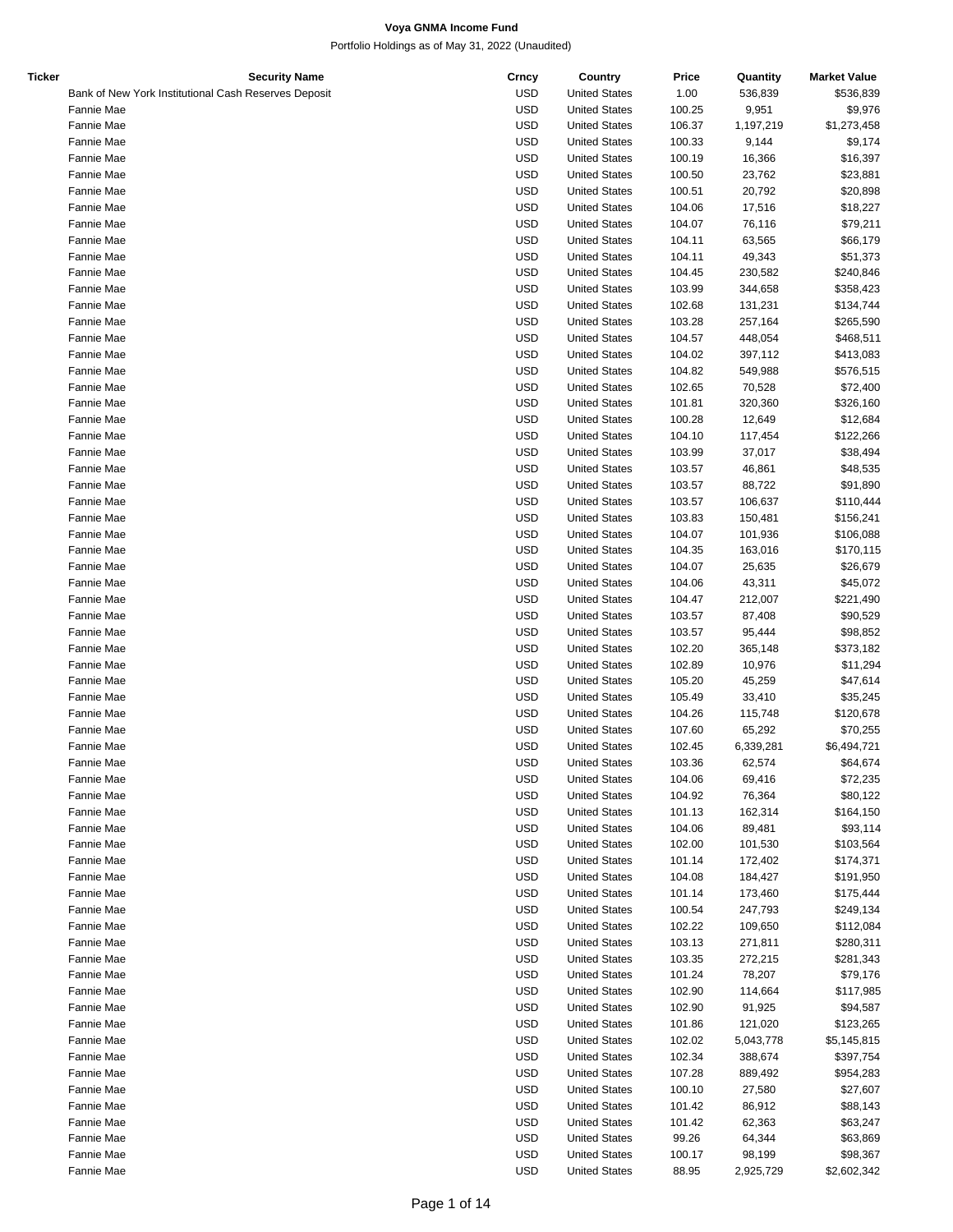| <b>Ticker</b> | <b>Security Name</b>                 | Crncy      | Country              | Price  | Quantity   | <b>Market Value</b> |
|---------------|--------------------------------------|------------|----------------------|--------|------------|---------------------|
|               | Fannie Mae                           | <b>USD</b> | <b>United States</b> | 92.21  | 2,903,167  | \$2,676,875         |
|               | Fannie Mae                           | <b>USD</b> | <b>United States</b> | 106.19 | 1,827,620  | \$1,940,790         |
|               | Fannie Mae                           | <b>USD</b> | <b>United States</b> | 105.93 | 167,254    | \$177,172           |
|               | Fannie Mae                           | <b>USD</b> | <b>United States</b> | 105.96 | 472,808    | \$500,972           |
|               | Fannie Mae                           | <b>USD</b> | <b>United States</b> | 105.15 | 26,381     | \$27,740            |
|               | Fannie Mae                           | <b>USD</b> | <b>United States</b> | 106.41 | 73,788     | \$78,521            |
|               | Fannie Mae                           | <b>USD</b> | <b>United States</b> | 106.42 | 595,719    | \$633,944           |
|               | Fannie Mae                           | <b>USD</b> | <b>United States</b> | 104.42 | 47,073     | \$49,154            |
|               | Fannie Mae                           | <b>USD</b> | <b>United States</b> | 106.19 | 1,045,134  | \$1,109,789         |
|               | Fannie Mae                           | <b>USD</b> | <b>United States</b> | 106.15 | 595,071    | \$631,653           |
|               | Fannie Mae                           | <b>USD</b> | <b>United States</b> | 105.94 | 1,231,159  | \$1,304,306         |
|               | Fannie Mae                           | <b>USD</b> | <b>United States</b> | 106.55 | 729,524    | \$777,308           |
|               | Fannie Mae                           | <b>USD</b> | <b>United States</b> | 106.05 | 85,739     | \$90,928            |
|               |                                      |            |                      |        |            |                     |
|               | Fannie Mae                           | <b>USD</b> | <b>United States</b> | 106.00 | 1,374,384  | \$1,456,868         |
|               | Fannie Mae                           | <b>USD</b> | <b>United States</b> | 106.24 | 140,772    | \$149,551           |
|               | Fannie Mae                           | <b>USD</b> | <b>United States</b> | 106.55 | 522,939    | \$557,172           |
|               | Fannie Mae                           | <b>USD</b> | <b>United States</b> | 92.85  | 1,988,284  | \$1,846,149         |
|               | Fannie Mae                           | <b>USD</b> | <b>United States</b> | 98.91  | 1,983,866  | \$1,962,238         |
|               | Fannie Mae 2004-28 PZ                | <b>USD</b> | <b>United States</b> | 113.66 | 1,883,025  | \$2,140,300         |
|               | Fannie Mae 2004-88 ZC                | <b>USD</b> | <b>United States</b> | 113.27 | 2,073,711  | \$2,348,967         |
|               | Fannie Mae 2005-17 B                 | <b>USD</b> | <b>United States</b> | 117.50 | 5,762,027  | \$6,770,298         |
|               | Fannie Mae 2005-43 PZ                | <b>USD</b> | <b>United States</b> | 109.80 | 1,488,038  | \$1,633,840         |
|               | Fannie Mae 2007-60 ZB                | <b>USD</b> | <b>United States</b> | 102.93 | 750,585    | \$772,570           |
|               | Fannie Mae 2010-150 PS               | <b>USD</b> | <b>United States</b> | 1.54   | 915,506    | \$14,115            |
|               | Fannie Mae 2010-95 SB                | <b>USD</b> | <b>United States</b> | 10.51  | 3,146,822  | \$330,768           |
|               | Fannie Mae 2011-99 CZ                | <b>USD</b> | <b>United States</b> | 102.95 | 5,426,752  | \$5,586,832         |
|               | Fannie Mae 2012-148 HI               | <b>USD</b> | <b>United States</b> | 11.85  | 5,302,970  | \$628,318           |
|               | Fannie Mae 2012-148 IM               | <b>USD</b> | <b>United States</b> | 5.43   | 12,411,737 | \$673,709           |
|               | Fannie Mae Grantor Trust 2001-T9 A1  | <b>USD</b> | <b>United States</b> | 98.75  | 1,351,015  | \$1,334,088         |
|               | Fannie Mae Grantor Trust 2003-T4 2A6 | <b>USD</b> | <b>United States</b> | 101.08 | 96,360     | \$97,403            |
|               | Fannie Mae REMIC Trust 2001-W4 AF6   | <b>USD</b> | <b>United States</b> | 103.08 | 17,777     | \$18,325            |
|               | Fannie Mae REMIC Trust 2002-W1 3A    | <b>USD</b> | <b>United States</b> | 98.80  | 162,587    | \$160,642           |
|               | Fannie Mae REMIC Trust 2002-W12 AF6  | <b>USD</b> | <b>United States</b> | 98.54  | 16,166     | \$15,930            |
|               | Fannie Mae REMIC Trust 2002-W2 AF6   | <b>USD</b> | <b>United States</b> | 99.40  | 12,234     | \$12,161            |
|               |                                      |            |                      |        |            |                     |
|               | Fannie Mae REMIC Trust 2002-W6 3A    | <b>USD</b> | <b>United States</b> | 99.63  | 795,326    | \$792,348           |
|               | Fannie Mae REMIC Trust 2003-16 CX    | <b>USD</b> | <b>United States</b> | 109.70 | 912,313    | \$1,000,773         |
|               | Fannie Mae REMIC Trust 2003-34 LN    | <b>USD</b> | <b>United States</b> | 101.45 | 2,187,706  | \$2,219,405         |
|               | Fannie Mae REMIC Trust 2004-61 SH    | <b>USD</b> | <b>United States</b> | 121.93 | 78,321     | \$95,498            |
|               | Fannie Mae REMIC Trust 2004-W11 2A   | <b>USD</b> | <b>United States</b> | 94.61  | 2,685,121  | \$2,540,415         |
|               | Fannie Mae REMIC Trust 2004-W3 A8    | <b>USD</b> | <b>United States</b> | 102.36 | 2,244,409  | \$2,297,289         |
|               | Fannie Mae REMIC Trust 2005-17 ES    | <b>USD</b> | <b>United States</b> | 6.55   | 366,427    | \$23,997            |
|               | Fannie Mae REMIC Trust 2005-59 NQ    | <b>USD</b> | <b>United States</b> | 110.61 | 322,432    | \$356,630           |
|               | Fannie Mae REMIC Trust 2005-88 ZC    | <b>USD</b> | <b>United States</b> | 105.02 | 457,795    | \$480,791           |
|               | Fannie Mae REMIC Trust 2006-115 ES   | <b>USD</b> | <b>United States</b> | 130.10 | 101,656    | \$132,253           |
|               | Fannie Mae REMIC Trust 2006-36 SP    | <b>USD</b> | <b>United States</b> | 10.17  | 712,219    | \$72,448            |
|               | Fannie Mae REMIC Trust 2006-79 SH    | <b>USD</b> | <b>United States</b> | 14.74  | 2,507,660  | \$369,609           |
|               | Fannie Mae REMIC Trust 2009-12 LK    | <b>USD</b> | <b>United States</b> | 113.17 | 143,928    | \$162,878           |
|               | Fannie Mae REMIC Trust 2009-66 XA    | <b>USD</b> | <b>United States</b> | 111.23 | 1,861,549  | \$2,070,598         |
|               | Fannie Mae REMIC Trust 2010-2 LC     | <b>USD</b> | <b>United States</b> | 106.17 | 4,868,250  | \$5,168,408         |
|               | Fannie Mae REMIC Trust 2011-30 ZA    | <b>USD</b> | <b>United States</b> | 104.11 | 1,246,266  | \$1,297,498         |
|               | Fannie Mae REMIC Trust 2012-128 VS   | <b>USD</b> | <b>United States</b> | 8.31   | 3,726,554  | \$309,547           |
|               | Fannie Mae REMIC Trust 2012-142 BI   | <b>USD</b> | <b>United States</b> | 4.47   | 2,133,274  | \$95,268            |
|               | Fannie Mae REMIC Trust 2012-154 PI   | <b>USD</b> | <b>United States</b> | 12.89  | 1,861,156  | \$239,990           |
|               | Fannie Mae REMIC Trust 2012-68 SD    | <b>USD</b> | <b>United States</b> | 10.44  | 1,555,368  | \$162,305           |
|               | Fannie Mae REMIC Trust 2012-97 PC    | <b>USD</b> | <b>United States</b> | 95.44  | 3,457,000  | \$3,299,468         |
|               | Fannie Mae REMIC Trust 2013-13 PI    | <b>USD</b> | <b>United States</b> | 8.56   | 632,899    | \$54,146            |
|               |                                      |            |                      |        |            |                     |
|               | Fannie Mae REMIC Trust 2013-54 ID    | <b>USD</b> | <b>United States</b> | 7.64   | 1,488,481  | \$113,779           |
|               | Fannie Mae REMICS 2005-122 SE        | <b>USD</b> | <b>United States</b> | 114.55 | 444,825    | \$509,560           |
|               | Fannie Mae REMICS 2005-17 SA         | <b>USD</b> | <b>United States</b> | 14.90  | 2,636,247  | \$392,845           |
|               | Fannie Mae REMICS 2005-75 GS         | <b>USD</b> | <b>United States</b> | 118.17 | 409,246    | \$483,615           |
|               | Fannie Mae REMICS 2006-44 P          | <b>USD</b> | <b>United States</b> | 85.46  | 3,342      | \$2,856             |
|               | Fannie Mae REMICS 2006-8 HL          | <b>USD</b> | <b>United States</b> | 13.18  | 5,508,002  | \$725,800           |
|               | Fannie Mae REMICS 2007-1 NR          | <b>USD</b> | <b>United States</b> | 212.15 | 580,446    | \$1,231,430         |
|               | Fannie Mae REMICS 2010-147 LS        | <b>USD</b> | <b>United States</b> | 15.73  | 6,933,730  | \$1,090,444         |
|               | Fannie Mae REMICS 2010-26 F          | <b>USD</b> | <b>United States</b> | 101.77 | 1,112,555  | \$1,132,260         |
|               | Fannie Mae REMICS 2010-39 FN         | <b>USD</b> | <b>United States</b> | 101.86 | 1,099,184  | \$1,119,628         |
|               | Fannie Mae REMICS 2010-80 PZ         | <b>USD</b> | <b>United States</b> | 106.07 | 724,919    | \$768,945           |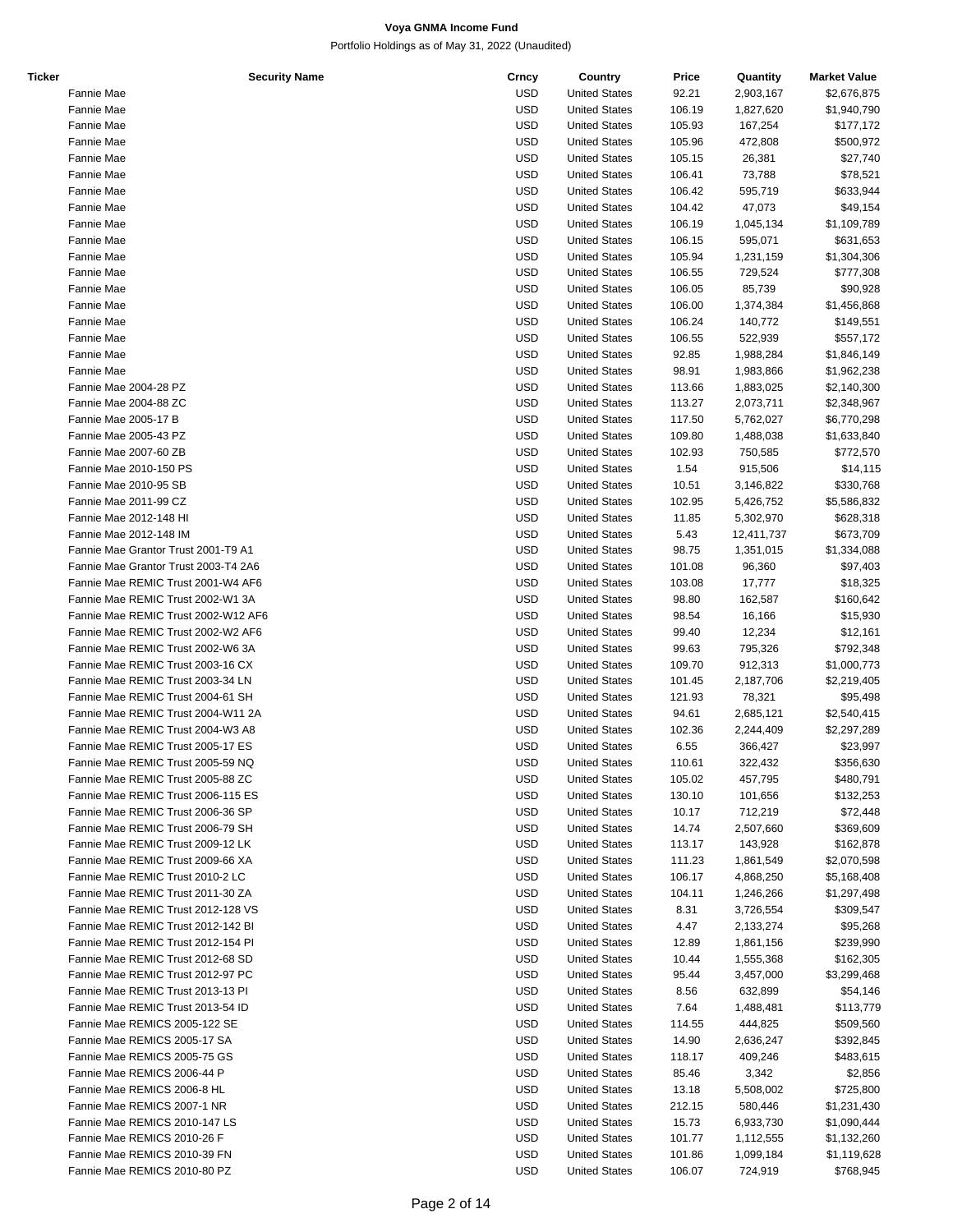| <b>Ticker</b> | <b>Security Name</b>                      | Crncy      | Country              | Price  | Quantity   | <b>Market Value</b> |
|---------------|-------------------------------------------|------------|----------------------|--------|------------|---------------------|
|               | Fannie Mae REMICS 2010-87 PL              | <b>USD</b> | <b>United States</b> | 100.38 | 1,000,000  | \$1,003,757         |
|               | Fannie Mae REMICS 2011-10 ZC              | <b>USD</b> | <b>United States</b> | 106.09 | 1,089,068  | \$1,155,409         |
|               | Fannie Mae REMICS 2011-105 MB             | <b>USD</b> | <b>United States</b> | 98.52  | 750,000    | \$738,933           |
|               | Fannie Mae REMICS 2011-131 PB             | <b>USD</b> | <b>United States</b> | 104.14 | 1,830,000  | \$1,905,814         |
|               | Fannie Mae REMICS 2012-137 EI             | <b>USD</b> | <b>United States</b> | 4.83   | 2,486,435  | \$120,056           |
|               | Fannie Mae REMICS 2012-148 KH             | <b>USD</b> | <b>United States</b> | 99.17  | 2,204,864  | \$2,186,641         |
|               | Fannie Mae REMICS 2012-17 QZ              | <b>USD</b> | <b>United States</b> | 101.00 | 5,092,581  | \$5,143,433         |
|               | Fannie Mae REMICS 2012-27 EZ              | <b>USD</b> | <b>United States</b> | 100.81 | 2,810,339  | \$2,833,147         |
|               | Fannie Mae REMICS 2012-40 MY              | <b>USD</b> | <b>United States</b> | 96.97  | 2,500,000  | \$2,424,243         |
|               | Fannie Mae REMICS 2013-125 AZ             | <b>USD</b> | <b>United States</b> | 98.10  | 751,777    | \$737,496           |
|               | Fannie Mae REMICS 2013-135 PO             | <b>USD</b> | <b>United States</b> | 79.85  | 1,430,484  | \$1,142,248         |
|               | Fannie Mae REMICS 2013-25 BI              | <b>USD</b> | <b>United States</b> | 8.21   | 2,800,528  | \$229,973           |
|               | Fannie Mae REMICS 2013-55 VZ              | <b>USD</b> | <b>United States</b> | 95.56  | 1,309,523  | \$1,251,376         |
|               | Fannie Mae REMICS 2013-62 AI              | <b>USD</b> | <b>United States</b> | 9.78   | 2,053,153  | \$200,793           |
|               | Fannie Mae REMICS 2015-22 DY              | <b>USD</b> | <b>United States</b> | 87.24  | 1,401,927  | \$1,223,045         |
|               | Fannie Mae REMICS 2015-26 UZ              | <b>USD</b> | <b>United States</b> | 86.78  | 1,309,388  | \$1,136,311         |
|               | Fannie Mae REMICS 2015-68 JW              | <b>USD</b> | <b>United States</b> | 98.98  | 711,932    | \$704,689           |
|               | Fannie Mae REMICS 2016-103 PB             | <b>USD</b> | <b>United States</b> | 93.72  | 1,410,000  | \$1,321,433         |
|               | Fannie Mae REMICS 2016-4 DS               | <b>USD</b> | <b>United States</b> | 15.26  | 5,197,084  | \$793,043           |
|               | Fannie Mae REMICS 2016-64 LD              | <b>USD</b> | <b>United States</b> | 98.11  | 4,283,554  | \$4,202,567         |
|               | Fannie Mae REMICS 2017-22 DZ              | <b>USD</b> | <b>United States</b> | 99.14  | 5,283,817  | \$5,238,292         |
|               |                                           | <b>USD</b> |                      |        |            |                     |
|               | Fannie Mae REMICS 2018-16 TV              |            | <b>United States</b> | 95.06  | 7,510,000  | \$7,139,176         |
|               | Fannie Mae REMICS 2018-25 AL              | <b>USD</b> | <b>United States</b> | 96.78  | 443,764    | \$429,463           |
|               | Fannie Mae REMICS 2018-37 DZ              | <b>USD</b> | <b>United States</b> | 102.04 | 527,939    | \$538,715           |
|               | Fannie Mae REMICS 2019-49 IG              | <b>USD</b> | <b>United States</b> | 8.26   | 7,693,036  | \$635,485           |
|               | Fannie Mae REMICS 2019-6 GZ               | <b>USD</b> | <b>United States</b> | 102.58 | 1,616,787  | \$1,658,554         |
|               | Fannie Mae REMICS 2020-44 TI              | <b>USD</b> | <b>United States</b> | 17.06  | 5,057,932  | \$862,792           |
|               | Fannie Mae Series 2016-51 S               | <b>USD</b> | <b>United States</b> | 96.53  | 3,010,327  | \$2,905,815         |
|               | Fannie Mae Trust 2004-W2 3A               | <b>USD</b> | <b>United States</b> | 101.28 | 1,575,128  | \$1,595,220         |
|               | Fannie Mae Trust 2004-W2 4A               | <b>USD</b> | <b>United States</b> | 101.23 | 1,415,811  | \$1,433,189         |
|               | <b>Federal Farm Credit Discount Notes</b> | <b>USD</b> | <b>United States</b> | 100.00 | 30,000,000 | \$29,998,650        |
|               | Federal Home Loan Bank Discount Notes     | <b>USD</b> | <b>United States</b> | 99.91  | 19,750,000 | \$19,731,853        |
|               | Freddie Mac                               | <b>USD</b> | <b>United States</b> | 109.45 | 4,724      | \$5,170             |
|               | Freddie Mac                               | <b>USD</b> | <b>United States</b> | 100.35 | 7,322      | \$7,347             |
|               | Freddie Mac                               | <b>USD</b> | <b>United States</b> | 106.68 | 153,088    | \$163,309           |
|               | Freddie Mac                               | <b>USD</b> | <b>United States</b> | 104.87 | 72,409     | \$75,936            |
|               | Freddie Mac                               | <b>USD</b> | <b>United States</b> | 104.88 | 109,436    | \$114,775           |
|               | Freddie Mac                               | <b>USD</b> | <b>United States</b> | 104.92 | 161,570    | \$169,512           |
|               | Freddie Mac                               | <b>USD</b> | <b>United States</b> | 104.87 | 87,917     | \$92,196            |
|               | Freddie Mac                               | <b>USD</b> | <b>United States</b> | 104.87 | 77,602     | \$81,378            |
|               | Freddie Mac                               | <b>USD</b> | <b>United States</b> | 104.87 | 42,858     | \$44,945            |
|               | Freddie Mac                               | <b>USD</b> | <b>United States</b> | 105.78 | 91,896     | \$97,204            |
|               | Freddie Mac                               | <b>USD</b> | <b>United States</b> | 103.48 | 128,821    | \$133,308           |
|               | Freddie Mac                               | <b>USD</b> | <b>United States</b> | 103.91 | 99,338     | \$103,218           |
|               | Freddie Mac                               | <b>USD</b> | <b>United States</b> | 103.22 | 461,991    | \$476,862           |
|               | Freddie Mac                               | <b>USD</b> | <b>United States</b> | 101.79 | 1,143,042  | \$1,163,528         |
|               | Freddie Mac                               | <b>USD</b> | <b>United States</b> | 104.48 | 18,111     | \$18,922            |
|               | Freddie Mac                               | <b>USD</b> | <b>United States</b> | 104.95 | 60,667     | \$63,670            |
|               | Freddie Mac                               | <b>USD</b> | <b>United States</b> | 104.51 | 35,908     | \$37,527            |
|               | Freddie Mac                               | <b>USD</b> | <b>United States</b> | 104.88 | 36,880     | \$38,680            |
|               | Freddie Mac                               | <b>USD</b> | <b>United States</b> | 104.55 | 38,231     | \$39,971            |
|               | Freddie Mac                               | <b>USD</b> | <b>United States</b> | 104.56 | 46,914     | \$49,052            |
|               | Freddie Mac                               | <b>USD</b> | <b>United States</b> | 104.45 | 24,742     | \$25,842            |
|               |                                           | <b>USD</b> |                      |        |            |                     |
|               | Freddie Mac                               |            | <b>United States</b> | 104.96 | 62,646     | \$65,751            |
|               | Freddie Mac                               | <b>USD</b> | <b>United States</b> | 104.59 | 35,210     | \$36,828            |
|               | Freddie Mac                               | <b>USD</b> | <b>United States</b> | 105.60 | 73,811     | \$77,942            |
|               | Freddie Mac                               | <b>USD</b> | <b>United States</b> | 104.68 | 16,841     | \$17,629            |
|               | Freddie Mac                               | <b>USD</b> | <b>United States</b> | 104.51 | 29,205     | \$30,521            |
|               | Freddie Mac                               | <b>USD</b> | <b>United States</b> | 104.39 | 12,434     | \$12,980            |
|               | Freddie Mac                               | <b>USD</b> | <b>United States</b> | 104.93 | 87,413     | \$91,724            |
|               | Freddie Mac                               | <b>USD</b> | <b>United States</b> | 104.55 | 33,062     | \$34,568            |
|               | Freddie Mac                               | <b>USD</b> | <b>United States</b> | 104.51 | 27,768     | \$29,020            |
|               | Freddie Mac                               | <b>USD</b> | <b>United States</b> | 103.93 | 36,457     | \$37,891            |
|               | Freddie Mac                               | <b>USD</b> | <b>United States</b> | 99.49  | 3,854,342  | \$3,834,514         |
|               | Freddie Mac                               | <b>USD</b> | <b>United States</b> | 99.49  | 806,785    | \$802,638           |
|               | Freddie Mac                               | USD        | <b>United States</b> | 99.49  | 3,394,062  | \$3,376,597         |
|               | Freddie Mac                               | <b>USD</b> | <b>United States</b> | 99.42  | 1,789,823  | \$1,779,504         |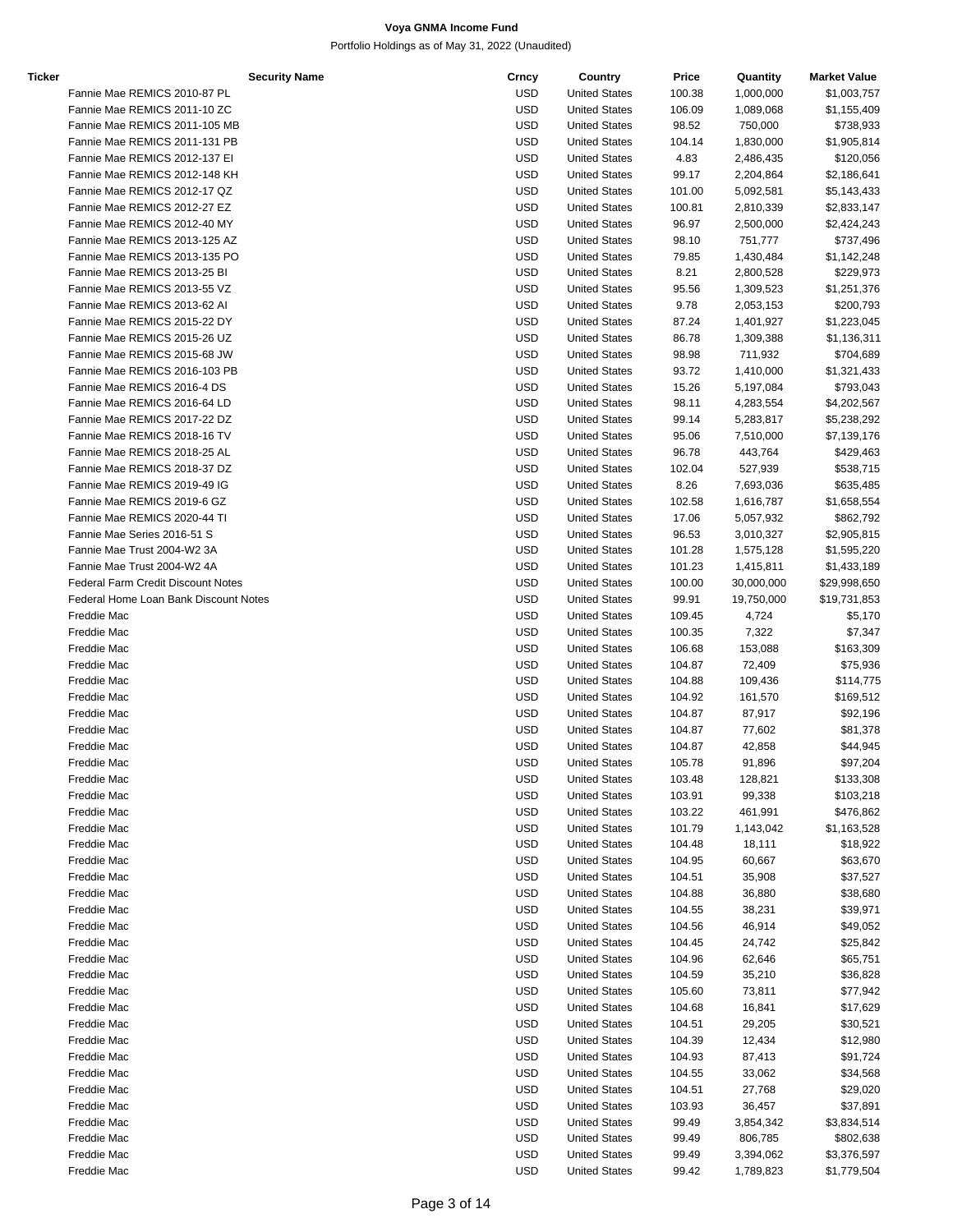| Ticker | <b>Security Name</b>                                                   | Crncy      | Country                                      | Price  | Quantity   | <b>Market Value</b> |
|--------|------------------------------------------------------------------------|------------|----------------------------------------------|--------|------------|---------------------|
|        | Freddie Mac                                                            | <b>USD</b> | <b>United States</b>                         | 104.19 | 134,307    | \$139,933           |
|        | Freddie Mac                                                            | <b>USD</b> | <b>United States</b>                         | 106.99 | 449,467    | \$480,891           |
|        | Freddie Mac                                                            | <b>USD</b> | <b>United States</b>                         | 105.13 | 75,363     | \$79,226            |
|        | Freddie Mac                                                            | <b>USD</b> | <b>United States</b>                         | 105.10 | 58,489     | \$61,472            |
|        | Freddie Mac                                                            | <b>USD</b> | <b>United States</b>                         | 95.55  | 2,811,719  | \$2,686,660         |
|        | Freddie Mac                                                            | <b>USD</b> | <b>United States</b>                         | 96.30  | 1,963,539  | \$1,890,798         |
|        | Freddie Mac                                                            | <b>USD</b> | <b>United States</b>                         | 106.72 | 24,549     | \$26,199            |
|        | Freddie Mac                                                            | <b>USD</b> | <b>United States</b>                         | 105.06 | 469,884    | \$493,658           |
|        | Freddie Mac                                                            | <b>USD</b> | <b>United States</b>                         | 106.68 | 12,389     | \$13,216            |
|        | Freddie Mac                                                            | <b>USD</b> | <b>United States</b>                         | 106.70 | 42,910     | \$45,784            |
|        | Freddie Mac                                                            | <b>USD</b> | <b>United States</b>                         | 106.67 | 13,288     | \$14,174            |
|        | Freddie Mac                                                            | <b>USD</b> | <b>United States</b>                         | 106.65 | 1,530,609  | \$1,632,386         |
|        | Freddie Mac                                                            | <b>USD</b> | <b>United States</b>                         | 103.67 | 102,713    | \$106,481           |
|        | Freddie Mac                                                            | <b>USD</b> | <b>United States</b>                         | 106.34 | 478,077    | \$508,395           |
|        | Freddie Mac                                                            | <b>USD</b> | <b>United States</b>                         | 105.72 | 512,054    | \$541,354           |
|        | Freddie Mac                                                            | <b>USD</b> | <b>United States</b>                         | 103.67 | 155,664    | \$161,375           |
|        |                                                                        |            |                                              |        |            |                     |
|        | Freddie Mac 3770 GA                                                    | <b>USD</b> | <b>United States</b>                         | 104.49 | 2,378,850  | \$2,485,777         |
|        | Freddie Mac Multifamily Structured Pass Through Certificates K-1516 X1 | <b>USD</b> | <b>United States</b>                         | 14.04  | 16,522,063 | \$2,319,792         |
|        | Freddie Mac Multifamily Structured Pass Through Certificates K-1517 X1 | <b>USD</b> | <b>United States</b>                         | 12.33  | 14,975,222 | \$1,845,886         |
|        | Freddie Mac Multifamily Structured Pass Through Certificates K-1519 X1 | <b>USD</b> | <b>United States</b>                         | 5.71   | 34,827,634 | \$1,988,822         |
|        | Freddie Mac Multifamily Structured Pass Through Certificates K106 X1   | <b>USD</b> | <b>United States</b>                         | 8.31   | 9,269,943  | \$770,706           |
|        | Freddie Mac Multifamily Structured Pass Through Certificates K107 X1   | <b>USD</b> | <b>United States</b>                         | 10.65  | 28,107,964 | \$2,992,765         |
|        | Freddie Mac Multifamily Structured Pass Through Certificates K110 X1   | <b>USD</b> | <b>United States</b>                         | 10.55  | 19,444,965 | \$2,051,975         |
|        | Freddie Mac Multifamily Structured Pass Through Certificates K119 X1   | <b>USD</b> | <b>United States</b>                         | 6.19   | 2,989,371  | \$184,973           |
|        | Freddie Mac Multifamily Structured Pass Through Certificates K740 X1   | <b>USD</b> | <b>United States</b>                         | 3.33   | 24,909,213 | \$828,665           |
|        | Freddie Mac Multifamily Structured Pass Through Certificates KL06 XFX  | <b>USD</b> | <b>United States</b>                         | 7.85   | 31,466,000 | \$2,471,607         |
|        | Freddie Mac Multifamily Structured Pass Through Certificates KLU3 X1   | <b>USD</b> | <b>United States</b>                         | 11.97  | 34,830,570 | \$4,169,205         |
|        | Freddie Mac REMIC Trust 2005-S001 2A2                                  | <b>USD</b> | <b>United States</b>                         | 99.22  | 1,778,574  | \$1,764,688         |
|        | Freddie Mac REMIC Trust 2653 SC                                        | <b>USD</b> | <b>United States</b>                         | 102.02 | 328,975    | \$335,617           |
|        | Freddie Mac REMIC Trust 2767 ZW                                        | <b>USD</b> | <b>United States</b>                         | 109.93 | 788,855    | \$867,220           |
|        | Freddie Mac REMIC Trust 3012 ST                                        | <b>USD</b> | <b>United States</b>                         | 113.85 | 87,844     | \$100,007           |
|        | Freddie Mac REMIC Trust 3065 DC                                        | <b>USD</b> | <b>United States</b>                         | 113.84 | 233,179    | \$265,440           |
|        | Freddie Mac REMIC Trust 3158 NE                                        | <b>USD</b> | <b>United States</b>                         | 108.28 | 306,685    | \$332,092           |
|        | Freddie Mac REMIC Trust 3181 TA                                        | <b>USD</b> | <b>United States</b>                         | 1.81   | 3,031,643  | \$54,951            |
|        | Freddie Mac REMIC Trust 3507 IA                                        | <b>USD</b> | <b>United States</b>                         | 14.44  | 214,029    | \$30,904            |
|        | Freddie Mac REMIC Trust 3864 NT                                        | <b>USD</b> | <b>United States</b>                         | 102.44 | 282,062    | \$288,931           |
|        | Freddie Mac REMIC Trust 3888 ZG                                        | <b>USD</b> | <b>United States</b>                         | 99.73  | 1,309,022  | \$1,305,484         |
|        | Freddie Mac REMIC Trust 4027 QI                                        | <b>USD</b> | <b>United States</b>                         | 0.78   | 67,767     | \$525               |
|        | Freddie Mac REMIC Trust 4176 IA                                        | <b>USD</b> | <b>United States</b>                         | 4.60   | 8,204,009  | \$377,469           |
|        | Freddie Mac REMICS 2974 KO                                             | <b>USD</b> | <b>United States</b>                         | 82.55  | 139,725    | \$115,338           |
|        | Freddie Mac REMICS 3196 ZK                                             | <b>USD</b> | <b>United States</b>                         | 117.39 | 3,608,714  | \$4,236,259         |
|        | Freddie Mac REMICS 3658 CZ                                             | <b>USD</b> | <b>United States</b>                         | 108.09 | 1,080,014  | \$1,167,387         |
|        | Freddie Mac REMICS 3960 SG                                             | <b>USD</b> | <b>United States</b>                         | 13.94  | 4,927,573  | \$686,952           |
|        | Freddie Mac REMICS 4059 DY                                             | <b>USD</b> | <b>United States</b>                         | 100.18 | 5,075,000  | \$5,083,901         |
|        | Freddie Mac REMICS 4097 ZA                                             | <b>USD</b> | <b>United States</b>                         | 98.23  |            | \$1,381,170         |
|        |                                                                        |            |                                              |        | 1,406,006  |                     |
|        | Freddie Mac REMICS 4136 ZG                                             | <b>USD</b> | <b>United States</b><br><b>United States</b> | 94.80  | 3,987,868  | \$3,780,549         |
|        | Freddie Mac REMICS 4159 LZ                                             | <b>USD</b> |                                              | 97.99  | 9,364,282  | \$9,176,230         |
|        | Freddie Mac REMICS 4249 CS                                             | <b>USD</b> | <b>United States</b>                         | 81.74  | 1,871,677  | \$1,529,887         |
|        | Freddie Mac REMICS 4274 US                                             | <b>USD</b> | <b>United States</b>                         | 87.26  | 2,877,185  | \$2,510,760         |
|        | Freddie Mac REMICS 4367 MZ                                             | <b>USD</b> | <b>United States</b>                         | 101.46 | 10,280,695 | \$10,430,754        |
|        | Freddie Mac REMICS 4372 Z                                              | <b>USD</b> | <b>United States</b>                         | 94.87  | 2,601,040  | \$2,467,585         |
|        | Freddie Mac REMICS 4438 AS                                             | <b>USD</b> | <b>United States</b>                         | 13.75  | 8,877,720  | \$1,220,243         |
|        | Freddie Mac REMICS 4480 ZX                                             | <b>USD</b> | <b>United States</b>                         | 100.45 | 6,238,248  | \$6,266,143         |
|        | Freddie Mac REMICS 4764 CJ                                             | <b>USD</b> | <b>United States</b>                         | 100.00 | 39,586     | \$39,586            |
|        | Freddie Mac REMICS 4764 DA                                             | <b>USD</b> | <b>United States</b>                         | 100.32 | 150,724    | \$151,208           |
|        | Freddie Mac REMICS 4818 GZ                                             | <b>USD</b> | <b>United States</b>                         | 99.12  | 2,846,097  | \$2,821,019         |
|        | Freddie Mac REMICS 5000 DC                                             | <b>USD</b> | <b>United States</b>                         | 91.39  | 2,597,868  | \$2,374,112         |
|        | Freddie Mac Series 4040 UZ                                             | <b>USD</b> | <b>United States</b>                         | 110.46 | 1,395,791  | \$1,541,812         |
|        | Freddie Mac Structured Pass-Through Certificates T-54 2A               | <b>USD</b> | <b>United States</b>                         | 100.18 | 1,121,938  | \$1,123,934         |
|        | Freddie Mac Structured Pass-Through Certificates T-54 4A               | <b>USD</b> | <b>United States</b>                         | 100.97 | 648,529    | \$654,802           |
|        | Freddie Mac Whole Loan Securities Trust 2017-SC02 1A2                  | <b>USD</b> | <b>United States</b>                         | 95.53  | 5,926,711  | \$5,661,837         |
|        | Freddie Mac-Ginnie Mae Series 21 SA                                    | <b>USD</b> | <b>United States</b>                         | 3.07   | 29,858     | \$917               |
|        | Ginnie Mae                                                             | <b>USD</b> | <b>United States</b>                         | 104.66 | 59,271     | \$62,033            |
|        | Ginnie Mae                                                             | <b>USD</b> | <b>United States</b>                         | 106.25 | 669,781    | \$711,615           |
|        | Ginnie Mae                                                             | <b>USD</b> | <b>United States</b>                         | 105.55 | 534,415    | \$564,060           |
|        | Ginnie Mae                                                             | <b>USD</b> | <b>United States</b>                         | 106.12 | 199,452    | \$211,652           |
|        | Ginnie Mae                                                             | <b>USD</b> | <b>United States</b>                         | 105.85 | 229,878    | \$243,333           |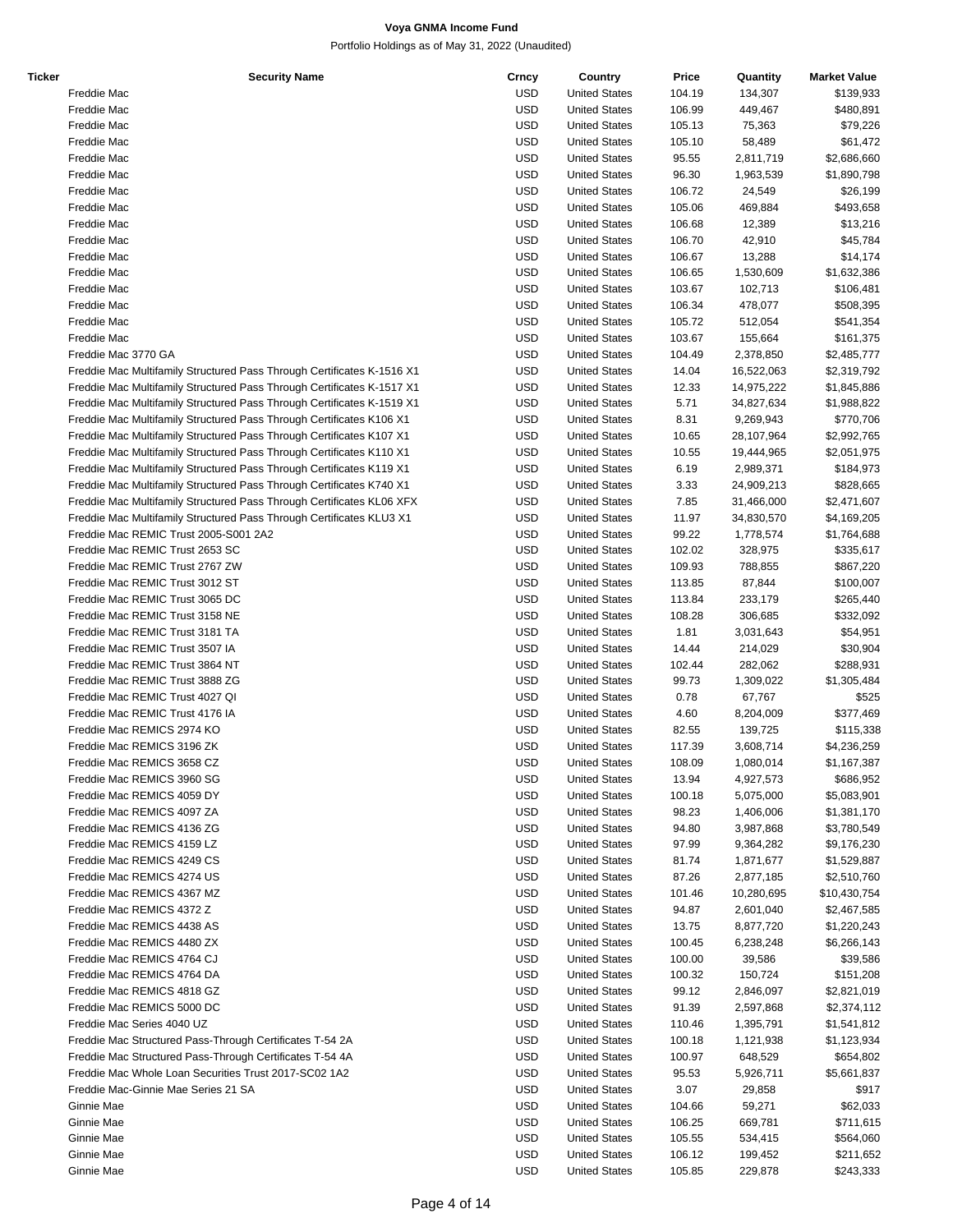| <b>Ticker</b> | <b>Security Name</b> | Crncy      | Country              | Price  | Quantity  | <b>Market Value</b> |
|---------------|----------------------|------------|----------------------|--------|-----------|---------------------|
|               | Ginnie Mae           | <b>USD</b> | <b>United States</b> | 105.48 | 176,611   | \$186,283           |
|               | Ginnie Mae           | <b>USD</b> | <b>United States</b> | 109.09 | 23,197    | \$25,306            |
|               | Ginnie Mae           | <b>USD</b> | <b>United States</b> | 103.47 | 16,191    | \$16,752            |
|               | Ginnie Mae           | <b>USD</b> | <b>United States</b> | 105.21 | 2,744     | \$2,887             |
|               | Ginnie Mae           | <b>USD</b> | <b>United States</b> | 105.01 | 7,540     | \$7,918             |
|               | Ginnie Mae           | <b>USD</b> | <b>United States</b> | 105.33 | 15,221    | \$16,032            |
|               | Ginnie Mae           | <b>USD</b> | <b>United States</b> | 101.33 | 58,160    | \$58,935            |
|               | Ginnie Mae           | <b>USD</b> | <b>United States</b> | 104.20 | 30,116    | \$31,380            |
|               | Ginnie Mae           | <b>USD</b> | <b>United States</b> | 101.48 | 110,791   | \$112,434           |
|               |                      |            |                      |        |           | \$38,886            |
|               | Ginnie Mae           | <b>USD</b> | <b>United States</b> | 105.26 | 36,943    |                     |
|               | Ginnie Mae           | <b>USD</b> | <b>United States</b> | 105.22 | 8,320     | \$8,754             |
|               | Ginnie Mae           | <b>USD</b> | <b>United States</b> | 104.66 | 63,014    | \$65,953            |
|               | Ginnie Mae           | <b>USD</b> | <b>United States</b> | 101.21 | 80,304    | \$81,278            |
|               | Ginnie Mae           | <b>USD</b> | <b>United States</b> | 101.78 | 7,797     | \$7,936             |
|               | Ginnie Mae           | <b>USD</b> | <b>United States</b> | 106.26 | 61,914    | \$65,787            |
|               | Ginnie Mae           | <b>USD</b> | <b>United States</b> | 103.18 | 11,910    | \$12,288            |
|               | Ginnie Mae           | <b>USD</b> | <b>United States</b> | 107.03 | 25,612    | \$27,414            |
|               | Ginnie Mae           | <b>USD</b> | <b>United States</b> | 101.60 | 41,213    | \$41,872            |
|               | Ginnie Mae           | <b>USD</b> | <b>United States</b> | 101.38 | 29,754    | \$30,164            |
|               | Ginnie Mae           | <b>USD</b> | <b>United States</b> | 105.11 | 15,207    | \$15,984            |
|               | Ginnie Mae           | <b>USD</b> | <b>United States</b> | 103.08 | 167,642   | \$172,806           |
|               | Ginnie Mae           | <b>USD</b> | <b>United States</b> | 99.91  | 1,147,792 | \$1,146,757         |
|               | Ginnie Mae           | <b>USD</b> | <b>United States</b> | 105.46 | 189,896   | \$200,273           |
|               |                      | <b>USD</b> | <b>United States</b> | 105.38 |           |                     |
|               | Ginnie Mae           |            |                      |        | 69,599    | \$73,347            |
|               | Ginnie Mae           | <b>USD</b> | <b>United States</b> | 105.38 | 74,090    | \$78,074            |
|               | Ginnie Mae           | <b>USD</b> | <b>United States</b> | 102.97 | 5,733     | \$5,903             |
|               | Ginnie Mae           | <b>USD</b> | <b>United States</b> | 109.16 | 139,025   | \$151,755           |
|               | Ginnie Mae           | <b>USD</b> | <b>United States</b> | 104.62 | 46,715    | \$48,872            |
|               | Ginnie Mae           | <b>USD</b> | <b>United States</b> | 105.24 | 47,359    | \$49,840            |
|               | Ginnie Mae           | <b>USD</b> | <b>United States</b> | 102.96 | 112,031   | \$115,346           |
|               | Ginnie Mae           | <b>USD</b> | <b>United States</b> | 105.41 | 5,863     | \$6,181             |
|               | Ginnie Mae           | <b>USD</b> | <b>United States</b> | 105.23 | 84,184    | \$88,584            |
|               | Ginnie Mae           | <b>USD</b> | <b>United States</b> | 104.71 | 155,699   | \$163,033           |
|               | Ginnie Mae           | <b>USD</b> | <b>United States</b> | 105.34 | 147,101   | \$154,960           |
|               | Ginnie Mae           | <b>USD</b> | <b>United States</b> | 102.32 | 100,853   | \$103,193           |
|               | Ginnie Mae           | <b>USD</b> | <b>United States</b> | 103.07 | 105,653   | \$108,901           |
|               |                      |            |                      |        |           |                     |
|               | Ginnie Mae           | <b>USD</b> | <b>United States</b> | 101.51 | 178       | \$181               |
|               | Ginnie Mae           | <b>USD</b> | <b>United States</b> | 105.29 | 145,624   | \$153,330           |
|               | Ginnie Mae           | <b>USD</b> | <b>United States</b> | 107.15 | 240,085   | \$257,259           |
|               | Ginnie Mae           | <b>USD</b> | <b>United States</b> | 104.16 | 11,826    | \$12,317            |
|               | Ginnie Mae           | <b>USD</b> | <b>United States</b> | 107.19 | 46,089    | \$49,401            |
|               | Ginnie Mae           | <b>USD</b> | <b>United States</b> | 107.20 | 112,231   | \$120,317           |
|               | Ginnie Mae           | <b>USD</b> | <b>United States</b> | 109.20 | 31,305    | \$34,186            |
|               | Ginnie Mae           | <b>USD</b> | <b>United States</b> | 110.73 | 112,896   | \$125,015           |
|               | Ginnie Mae           | <b>USD</b> | <b>United States</b> | 104.41 | 159,512   | \$166,544           |
|               | Ginnie Mae           | <b>USD</b> | <b>United States</b> | 104.29 | 23,650    | \$24,664            |
|               | Ginnie Mae           | <b>USD</b> | <b>United States</b> | 104.31 | 81,544    | \$85,057            |
|               | Ginnie Mae           | <b>USD</b> | <b>United States</b> | 101.68 | 42,393    | \$43,105            |
|               | Ginnie Mae           | <b>USD</b> | <b>United States</b> |        |           |                     |
|               |                      |            |                      | 106.63 | 5,171     | \$5,514             |
|               | Ginnie Mae           | <b>USD</b> | <b>United States</b> | 104.30 | 467       | \$487               |
|               | Ginnie Mae           | <b>USD</b> | <b>United States</b> | 106.51 | 17,537    | \$18,679            |
|               | Ginnie Mae           | <b>USD</b> | <b>United States</b> | 104.66 | 160,667   | \$168,161           |
|               | Ginnie Mae           | <b>USD</b> | <b>United States</b> | 105.59 | 51,645    | \$54,534            |
|               | Ginnie Mae           | <b>USD</b> | <b>United States</b> | 101.35 | 61,340    | \$62,166            |
|               | Ginnie Mae           | <b>USD</b> | <b>United States</b> | 104.66 | 86,469    | \$90,500            |
|               | Ginnie Mae           | <b>USD</b> | <b>United States</b> | 108.67 | 46,005    | \$49,993            |
|               | Ginnie Mae           | <b>USD</b> | <b>United States</b> | 105.49 | 17,138    | \$18,079            |
|               | Ginnie Mae           | <b>USD</b> | <b>United States</b> | 101.86 | 31,706    | \$32,297            |
|               | Ginnie Mae           | <b>USD</b> | <b>United States</b> | 105.50 | 17,982    | \$18,970            |
|               | Ginnie Mae           | <b>USD</b> | <b>United States</b> | 101.67 | 80,104    | \$81,439            |
|               | Ginnie Mae           | <b>USD</b> | <b>United States</b> | 101.99 | 68,560    | \$69,926            |
|               |                      |            |                      |        |           |                     |
|               | Ginnie Mae           | <b>USD</b> | <b>United States</b> | 104.31 | 69,517    | \$72,511            |
|               | Ginnie Mae           | <b>USD</b> | <b>United States</b> | 105.72 | 72,216    | \$76,345            |
|               | Ginnie Mae           | <b>USD</b> | <b>United States</b> | 107.15 | 508,204   | \$544,519           |
|               | Ginnie Mae           | <b>USD</b> | <b>United States</b> | 103.31 | 1,489     | \$1,538             |
|               | Ginnie Mae           | <b>USD</b> | <b>United States</b> | 105.15 | 2,139     | \$2,249             |
|               | Ginnie Mae           | <b>USD</b> | <b>United States</b> | 108.91 | 24,038    | \$26,180            |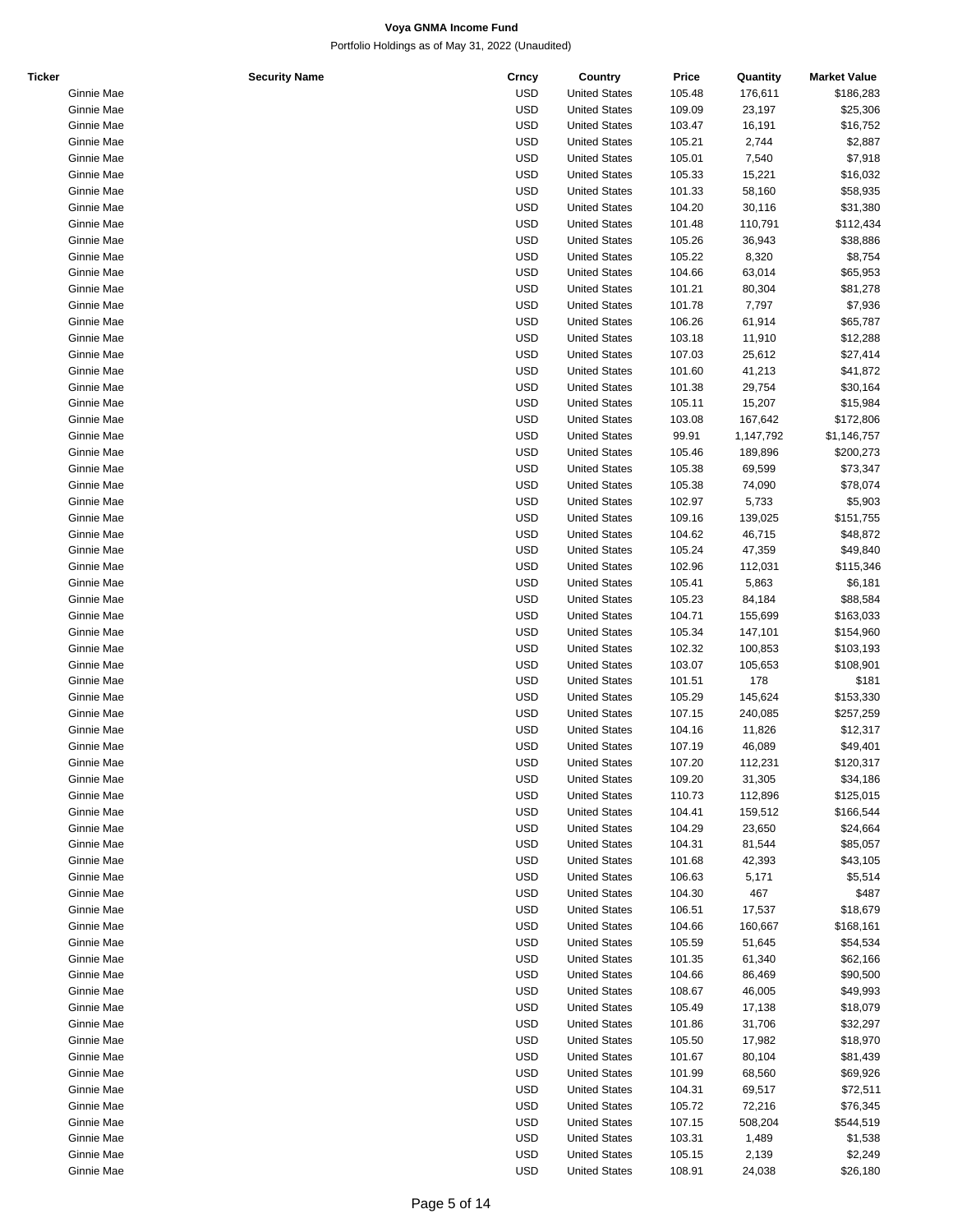| <b>Ticker</b> | <b>Security Name</b> | Crncy      | Country              | Price  | Quantity   | <b>Market Value</b> |
|---------------|----------------------|------------|----------------------|--------|------------|---------------------|
|               | Ginnie Mae           | <b>USD</b> | <b>United States</b> | 108.96 | 26,402     | \$28,768            |
|               | Ginnie Mae           | <b>USD</b> | <b>United States</b> | 109.13 | 84,516     | \$92,231            |
|               | Ginnie Mae           | <b>USD</b> | <b>United States</b> | 103.86 | 14,897     | \$15,472            |
|               | Ginnie Mae           | <b>USD</b> | <b>United States</b> | 106.19 | 611,109    | \$648,952           |
|               | Ginnie Mae           | <b>USD</b> | <b>United States</b> | 105.41 | 167,179    | \$176,223           |
|               | Ginnie Mae           | <b>USD</b> | <b>United States</b> | 105.57 | 475,939    | \$502,465           |
|               | Ginnie Mae           | <b>USD</b> | <b>United States</b> | 105.61 | 106,812    | \$112,808           |
|               | Ginnie Mae           | <b>USD</b> | <b>United States</b> | 105.99 | 316,517    | \$335,487           |
|               | Ginnie Mae           | <b>USD</b> | <b>United States</b> | 105.68 | 340,190    | \$359,504           |
|               | Ginnie Mae           | <b>USD</b> | <b>United States</b> | 100.25 |            |                     |
|               |                      |            |                      |        | 1,239,406  | \$1,242,481         |
|               | Ginnie Mae           | <b>USD</b> | <b>United States</b> | 105.45 | 668,562    | \$705,017           |
|               | Ginnie Mae           | <b>USD</b> | <b>United States</b> | 101.71 | 643,775    | \$654,755           |
|               | Ginnie Mae           | <b>USD</b> | <b>United States</b> | 101.90 | 172,189    | \$175,464           |
|               | Ginnie Mae           | <b>USD</b> | <b>United States</b> | 105.25 | 594,553    | \$625,788           |
|               | Ginnie Mae           | <b>USD</b> | <b>United States</b> | 103.06 | 97,446     | \$100,431           |
|               | Ginnie Mae           | <b>USD</b> | <b>United States</b> | 102.52 | 5,195      | \$5,325             |
|               | Ginnie Mae           | <b>USD</b> | <b>United States</b> | 103.95 | 91,013     | \$94,605            |
|               | Ginnie Mae           | <b>USD</b> | <b>United States</b> | 105.16 | 26,931     | \$28,320            |
|               | Ginnie Mae           | <b>USD</b> | <b>United States</b> | 103.11 | 5,121,475  | \$5,280,586         |
|               | Ginnie Mae           | <b>USD</b> | <b>United States</b> | 103.13 | 24,958     | \$25,740            |
|               | Ginnie Mae           | <b>USD</b> | <b>United States</b> | 103.12 | 23,453     | \$24,185            |
|               | Ginnie Mae           | <b>USD</b> | <b>United States</b> | 101.52 | 2,121,922  | \$2,154,120         |
|               | Ginnie Mae           | <b>USD</b> | <b>United States</b> | 101.52 | 2,698,890  | \$2,739,814         |
|               | Ginnie Mae           | <b>USD</b> | <b>United States</b> | 105.38 | 1,186,944  | \$1,250,758         |
|               | Ginnie Mae           | <b>USD</b> | <b>United States</b> | 103.63 | 52,159     | \$54,055            |
|               |                      |            |                      |        |            |                     |
|               | Ginnie Mae           | <b>USD</b> | <b>United States</b> | 105.92 | 250,501    | \$265,337           |
|               | Ginnie Mae           | <b>USD</b> | <b>United States</b> | 106.00 | 863,551    | \$915,384           |
|               | Ginnie Mae           | <b>USD</b> | <b>United States</b> | 96.66  | 343,901    | \$332,417           |
|               | Ginnie Mae           | <b>USD</b> | <b>United States</b> | 96.65  | 179,109    | \$173,100           |
|               | Ginnie Mae           | <b>USD</b> | <b>United States</b> | 103.13 | 3,380,002  | \$3,485,874         |
|               | Ginnie Mae           | <b>USD</b> | <b>United States</b> | 96.66  | 220,764    | \$213,383           |
|               | Ginnie Mae           | <b>USD</b> | <b>United States</b> | 101.19 | 104,747    | \$105,998           |
|               | Ginnie Mae           | <b>USD</b> | <b>United States</b> | 96.66  | 109,411    | \$105,753           |
|               | Ginnie Mae           | <b>USD</b> | <b>United States</b> | 101.86 | 374,743    | \$381,712           |
|               | Ginnie Mae           | <b>USD</b> | <b>United States</b> | 96.65  | 65,243     | \$63,056            |
|               | Ginnie Mae           | <b>USD</b> | <b>United States</b> | 101.48 | 412,927    | \$419,054           |
|               | Ginnie Mae           | <b>USD</b> | <b>United States</b> | 101.25 | 365,758    | \$370,326           |
|               | Ginnie Mae           | <b>USD</b> | <b>United States</b> | 101.89 | 1,034,040  | \$1,053,547         |
|               | Ginnie Mae           | <b>USD</b> | <b>United States</b> | 104.41 | 939,953    | \$981,429           |
|               | Ginnie Mae           | <b>USD</b> | <b>United States</b> | 103.11 | 1,939,855  | \$2,000,192         |
|               | Ginnie Mae           | <b>USD</b> | <b>United States</b> | 102.39 | 1,626,425  | \$1,665,309         |
|               | Ginnie Mae           | <b>USD</b> | <b>United States</b> | 102.24 | 354.717    | \$362,676           |
|               |                      |            |                      |        |            |                     |
|               | Ginnie Mae           | USD        | <b>United States</b> | 102.24 | 1,492,998  | \$1,526,499         |
|               | Ginnie Mae           | <b>USD</b> | <b>United States</b> | 102.13 | 1,443,154  | \$1,473,934         |
|               | Ginnie Mae           | <b>USD</b> | <b>United States</b> | 102.12 | 1,458,678  | \$1,489,619         |
|               | Ginnie Mae           | <b>USD</b> | <b>United States</b> | 101.73 | 1,618,169  | \$1,646,240         |
|               | Ginnie Mae           | <b>USD</b> | <b>United States</b> | 100.74 | 8,685,564  | \$8,749,582         |
|               | Ginnie Mae           | <b>USD</b> | <b>United States</b> | 102.67 | 5,619,491  | \$5,769,612         |
|               | Ginnie Mae           | <b>USD</b> | <b>United States</b> | 100.74 | 12,725,604 | \$12,819,405        |
|               | Ginnie Mae           | <b>USD</b> | <b>United States</b> | 100.74 | 24,272,493 | \$24,451,392        |
|               | Ginnie Mae           | <b>USD</b> | <b>United States</b> | 100.74 | 3,557,586  | \$3,583,806         |
|               | Ginnie Mae           | <b>USD</b> | <b>United States</b> | 100.74 | 6,534,603  | \$6,582,771         |
|               | Ginnie Mae           | USD        | <b>United States</b> | 102.88 | 51,188     | \$52,663            |
|               | Ginnie Mae           | <b>USD</b> | <b>United States</b> | 100.00 | 1,109,437  | \$1,109,402         |
|               | Ginnie Mae           | <b>USD</b> | <b>United States</b> | 102.52 | 7,085,813  | \$7,264,203         |
|               | Ginnie Mae           | <b>USD</b> | <b>United States</b> | 100.74 | 1,207,864  | \$1,216,753         |
|               | Ginnie Mae           | USD        | <b>United States</b> | 95.68  | 2,562,699  | \$2,451,968         |
|               | Ginnie Mae           | <b>USD</b> | <b>United States</b> | 103.85 | 313,490    | \$325,548           |
|               |                      |            |                      |        |            |                     |
|               | Ginnie Mae           | <b>USD</b> | <b>United States</b> | 103.12 | 430,164    | \$443,597           |
|               | Ginnie Mae           | <b>USD</b> | <b>United States</b> | 104.12 | 205,165    | \$213,614           |
|               | Ginnie Mae           | USD        | <b>United States</b> | 101.51 | 137,561    | \$139,641           |
|               | Ginnie Mae           | <b>USD</b> | <b>United States</b> | 103.12 | 391,051    | \$403,249           |
|               | Ginnie Mae           | <b>USD</b> | <b>United States</b> | 97.80  | 64,715     | \$63,289            |
|               | Ginnie Mae           | <b>USD</b> | <b>United States</b> | 106.19 | 151,784    | \$161,181           |
|               | Ginnie Mae           | <b>USD</b> | <b>United States</b> | 100.56 | 14,065     | \$14,144            |
|               | Ginnie Mae           | <b>USD</b> | <b>United States</b> | 103.93 | 43,651     | \$45,366            |
|               | Ginnie Mae           | <b>USD</b> | <b>United States</b> | 106.89 | 127,702    | \$136,503           |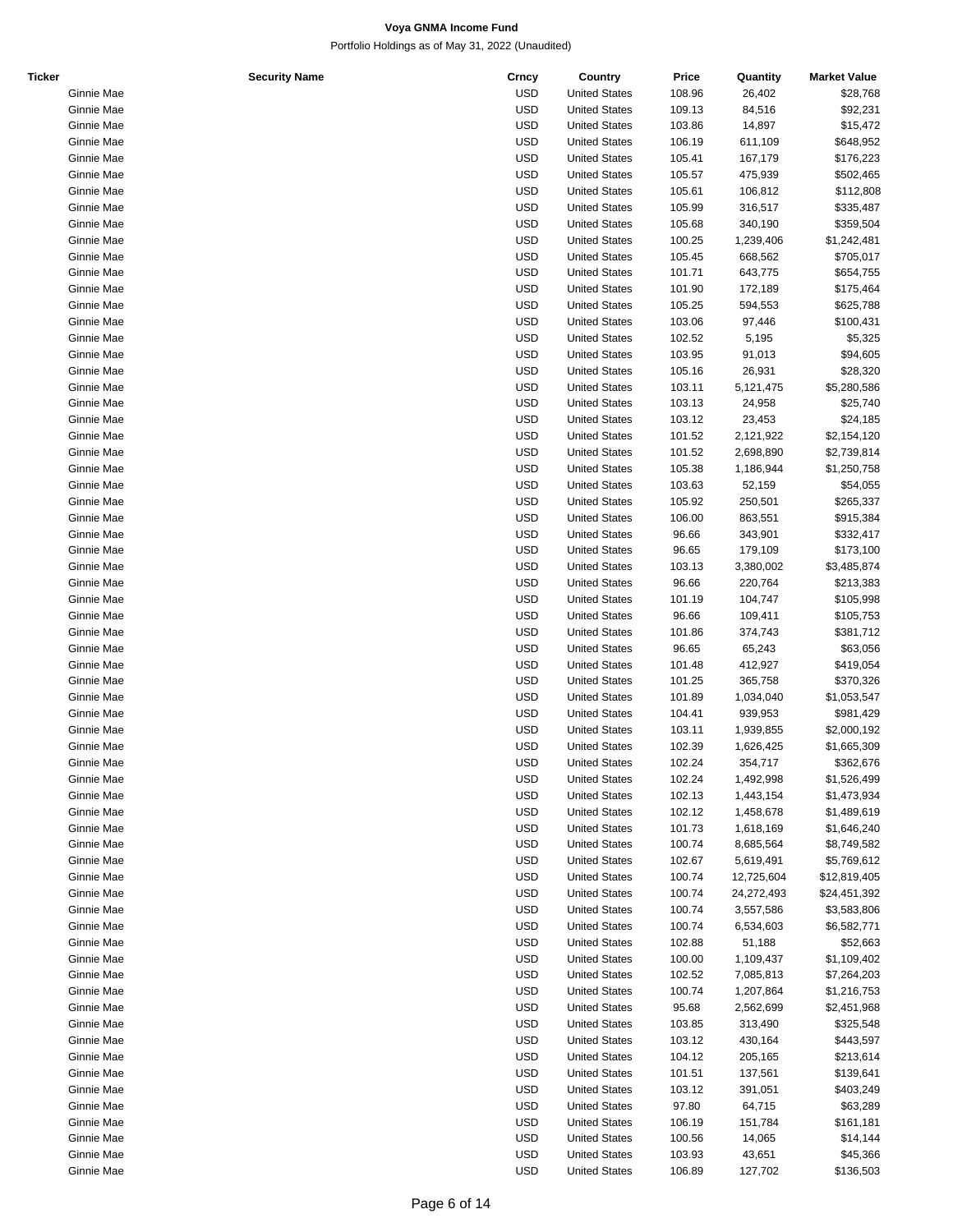| <b>Ticker</b> | <b>Security Name</b> | Crncy      | Country              | Price  | Quantity   | <b>Market Value</b> |
|---------------|----------------------|------------|----------------------|--------|------------|---------------------|
|               | Ginnie Mae           | <b>USD</b> | <b>United States</b> | 103.66 | 37,829     | \$39,214            |
|               | Ginnie Mae           | <b>USD</b> | <b>United States</b> | 100.53 | 14,549     | \$14,626            |
|               | Ginnie Mae           | <b>USD</b> | <b>United States</b> | 104.14 | 59,084     | \$61,532            |
|               | Ginnie Mae           | <b>USD</b> | <b>United States</b> | 102.05 | 534,364    | \$545,293           |
|               | Ginnie Mae           | <b>USD</b> | <b>United States</b> | 96.77  | 7,057      | \$6,829             |
|               | Ginnie Mae           | <b>USD</b> | <b>United States</b> | 103.17 | 73,555     | \$75,890            |
|               | Ginnie Mae           | <b>USD</b> | <b>United States</b> | 101.96 | 394,555    | \$402,284           |
|               | Ginnie Mae           | <b>USD</b> | <b>United States</b> | 102.52 | 3,628,651  | \$3,720,005         |
|               | Ginnie Mae           | <b>USD</b> | <b>United States</b> | 102.63 | 88,700     | \$91,030            |
|               |                      |            |                      |        |            |                     |
|               | Ginnie Mae           | <b>USD</b> | <b>United States</b> | 100.54 | 3,037,925  | \$3,054,241         |
|               | Ginnie Mae           | <b>USD</b> | <b>United States</b> | 100.30 | 589,137    | \$590,905           |
|               | Ginnie Mae           | <b>USD</b> | <b>United States</b> | 102.69 | 253,303    | \$260,126           |
|               | Ginnie Mae           | <b>USD</b> | <b>United States</b> | 102.66 | 117,705    | \$120,840           |
|               | Ginnie Mae           | <b>USD</b> | <b>United States</b> | 97.41  | 700,508    | \$682,385           |
|               | Ginnie Mae           | <b>USD</b> | <b>United States</b> | 102.34 | 4,955,504  | \$5,071,399         |
|               | Ginnie Mae           | <b>USD</b> | <b>United States</b> | 99.97  | 1,025,684  | \$1,025,343         |
|               | Ginnie Mae           | <b>USD</b> | <b>United States</b> | 101.53 | 912,110    | \$926,083           |
|               | Ginnie Mae           | <b>USD</b> | <b>United States</b> | 102.24 | 75,820     | \$77,521            |
|               | Ginnie Mae           | <b>USD</b> | <b>United States</b> | 104.22 | 28,268     | \$29,461            |
|               | Ginnie Mae           | <b>USD</b> | <b>United States</b> | 104.85 | 4,292      | \$4,500             |
|               | Ginnie Mae           | <b>USD</b> | <b>United States</b> | 103.89 | 7,833      | \$8,137             |
|               | Ginnie Mae           | <b>USD</b> | <b>United States</b> | 104.05 | 28,344     | \$29,491            |
|               | Ginnie Mae           | <b>USD</b> | <b>United States</b> | 104.04 | 27,465     | \$28,575            |
|               |                      | <b>USD</b> |                      | 104.04 |            |                     |
|               | Ginnie Mae           |            | <b>United States</b> |        | 32,844     | \$34,172            |
|               | Ginnie Mae           | <b>USD</b> | <b>United States</b> | 101.46 | 143,652    | \$145,754           |
|               | Ginnie Mae           | <b>USD</b> | <b>United States</b> | 105.12 | 71,728     | \$75,400            |
|               | Ginnie Mae           | <b>USD</b> | <b>United States</b> | 103.93 | 120,270    | \$124,991           |
|               | Ginnie Mae           | <b>USD</b> | <b>United States</b> | 104.38 | 242,251    | \$252,850           |
|               | Ginnie Mae           | <b>USD</b> | <b>United States</b> | 103.97 | 111,509    | \$115,937           |
|               | Ginnie Mae           | <b>USD</b> | <b>United States</b> | 104.28 | 122,201    | \$127,430           |
|               | Ginnie Mae           | <b>USD</b> | <b>United States</b> | 104.01 | 159,350    | \$165,739           |
|               | Ginnie Mae           | <b>USD</b> | <b>United States</b> | 103.96 | 96,645     | \$100,470           |
|               | Ginnie Mae           | <b>USD</b> | <b>United States</b> | 104.26 | 79,298     | \$82,674            |
|               | Ginnie Mae           | <b>USD</b> | <b>United States</b> | 104.26 | 82,986     | \$86,518            |
|               | Ginnie Mae           | <b>USD</b> | <b>United States</b> | 103.96 | 112,085    | \$116,529           |
|               | Ginnie Mae           | <b>USD</b> | <b>United States</b> | 104.27 | 87,534     | \$91,274            |
|               |                      |            |                      |        |            |                     |
|               | Ginnie Mae           | <b>USD</b> | <b>United States</b> | 92.67  | 11,235,848 | \$10,411,745        |
|               | Ginnie Mae           | <b>USD</b> | <b>United States</b> | 96.67  | 5,000,666  | \$4,834,020         |
|               | Ginnie Mae           | <b>USD</b> | <b>United States</b> | 94.01  | 4,649,001  | \$4,370,736         |
|               | Ginnie Mae           | <b>USD</b> | <b>United States</b> | 91.40  | 21,992,168 | \$20,099,953        |
|               | Ginnie Mae           | <b>USD</b> | <b>United States</b> | 91.31  | 15,906,852 | \$14,524,839        |
|               | Ginnie Mae           | <b>USD</b> | <b>United States</b> | 91.37  | 8,482,567  | \$7,750,471         |
|               | Ginnie Mae           | <b>USD</b> | <b>United States</b> | 94.20  | 45,612,282 | \$42,965,880        |
|               | Ginnie Mae           | <b>USD</b> | <b>United States</b> | 94.20  | 18,333,942 | \$17,269,999        |
|               | Ginnie Mae           | <b>USD</b> | <b>United States</b> | 94.22  | 20,432,283 | \$19,250,377        |
|               | Ginnie Mae           | <b>USD</b> | <b>United States</b> | 91.52  | 16,649,564 | \$15,237,818        |
|               | Ginnie Mae           | <b>USD</b> | <b>United States</b> | 91.14  | 2,924,885  | \$2,665,634         |
|               | Ginnie Mae           | <b>USD</b> | <b>United States</b> | 97.83  | 19,794,304 | \$19,365,663        |
|               | Ginnie Mae           | <b>USD</b> | <b>United States</b> | 97.83  | 24,604,173 | \$24,071,489        |
|               | Ginnie Mae           | <b>USD</b> | <b>United States</b> | 96.75  | 3,286,710  | \$3,179,955         |
|               |                      |            |                      |        |            |                     |
|               | Ginnie Mae           | <b>USD</b> | <b>United States</b> | 94.13  | 57,814,917 | \$54,422,129        |
|               | Ginnie Mae           | <b>USD</b> | <b>United States</b> | 98.19  | 5,244      | \$5,149             |
|               | Ginnie Mae           | <b>USD</b> | <b>United States</b> | 100.01 | 1,047      | \$1,047             |
|               | Ginnie Mae           | <b>USD</b> | <b>United States</b> | 101.12 | 17,554     | \$17,750            |
|               | Ginnie Mae           | <b>USD</b> | <b>United States</b> | 100.97 | 36,772     | \$37,128            |
|               | Ginnie Mae           | <b>USD</b> | <b>United States</b> | 101.60 | 363,692    | \$369,518           |
|               | Ginnie Mae           | <b>USD</b> | <b>United States</b> | 102.58 | 127,551    | \$130,841           |
|               | Ginnie Mae           | <b>USD</b> | <b>United States</b> | 100.97 | 15,514     | \$15,664            |
|               | Ginnie Mae           | <b>USD</b> | <b>United States</b> | 102.03 | 1,755,955  | \$1,791,561         |
|               | Ginnie Mae           | <b>USD</b> | <b>United States</b> | 101.98 | 1,414,070  | \$1,442,020         |
|               | Ginnie Mae           | <b>USD</b> | <b>United States</b> | 101.93 | 702,608    | \$716,136           |
|               | Ginnie Mae           | <b>USD</b> | <b>United States</b> | 101.06 | 26,531     | \$26,813            |
|               | Ginnie Mae           | <b>USD</b> | <b>United States</b> | 102.16 | 321,039    | \$327,988           |
|               |                      |            |                      |        |            |                     |
|               | Ginnie Mae           | <b>USD</b> | <b>United States</b> | 101.47 | 986,764    | \$1,001,301         |
|               | Ginnie Mae           | <b>USD</b> | <b>United States</b> | 101.19 | 3,897      | \$3,943             |
|               | Ginnie Mae           | <b>USD</b> | <b>United States</b> | 103.20 | 422        | \$435               |
|               | Ginnie Mae           | <b>USD</b> | <b>United States</b> | 97.78  | 140,424    | \$137,307           |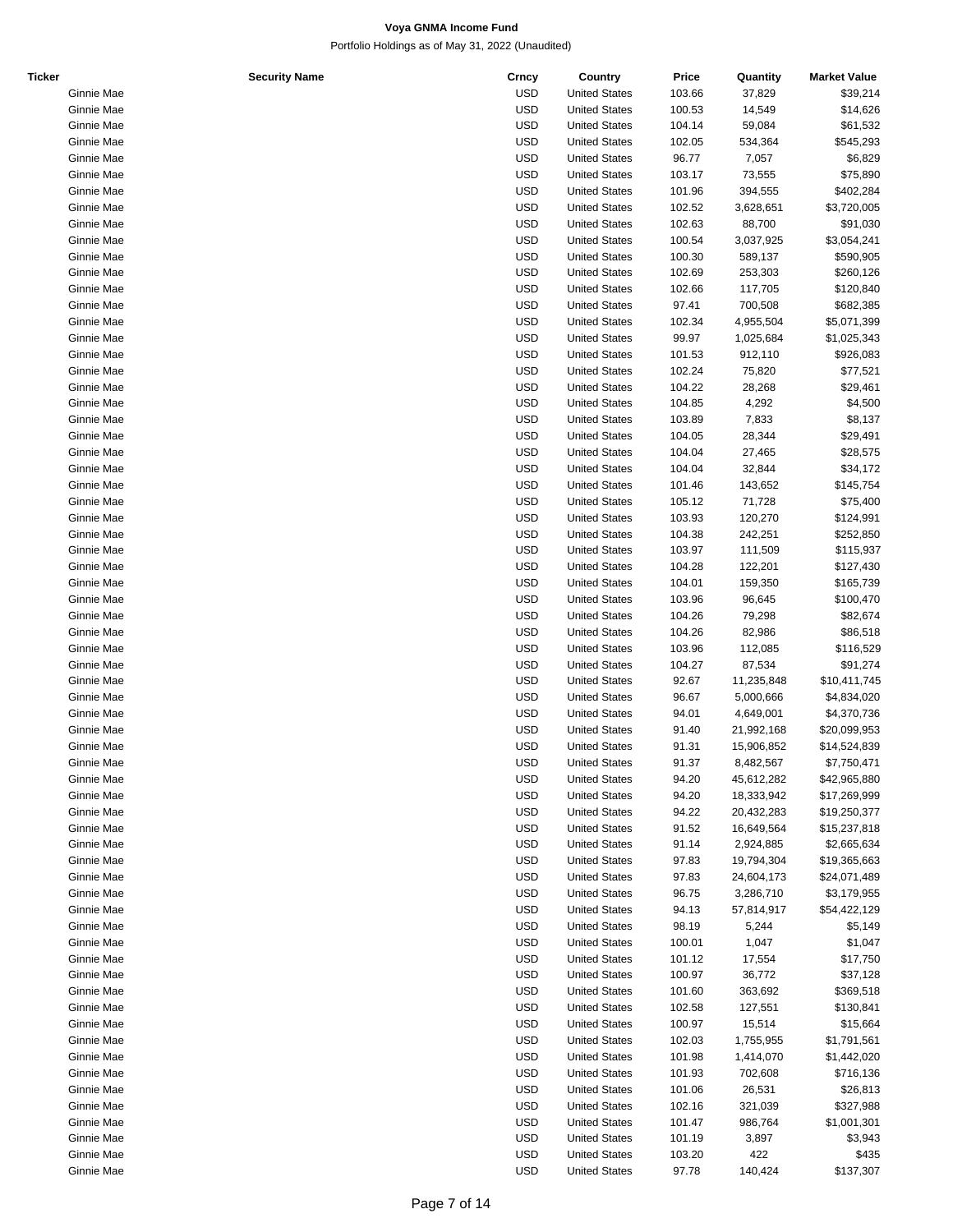| Ticker |            | <b>Security Name</b> | Crncy      | Country              | Price  | Quantity   | <b>Market Value</b> |
|--------|------------|----------------------|------------|----------------------|--------|------------|---------------------|
|        | Ginnie Mae |                      | <b>USD</b> | <b>United States</b> | 97.67  | 51,095     | \$49,903            |
|        | Ginnie Mae |                      | <b>USD</b> | <b>United States</b> | 98.38  | 356,111    | \$350,324           |
|        | Ginnie Mae |                      | <b>USD</b> | <b>United States</b> | 98.42  | 361,369    | \$355,674           |
|        | Ginnie Mae |                      | <b>USD</b> | <b>United States</b> | 98.57  | 426,967    | \$420,843           |
|        | Ginnie Mae |                      | <b>USD</b> | <b>United States</b> | 98.87  | 669,587    | \$662,001           |
|        | Ginnie Mae |                      | <b>USD</b> | <b>United States</b> | 98.36  | 335,958    | \$330,436           |
|        | Ginnie Mae |                      | <b>USD</b> | <b>United States</b> | 101.76 | 309,548    | \$314,988           |
|        | Ginnie Mae |                      | <b>USD</b> | <b>United States</b> | 100.44 | 17,906     | \$17,985            |
|        | Ginnie Mae |                      | <b>USD</b> | <b>United States</b> | 97.93  |            | \$204,102           |
|        | Ginnie Mae |                      |            | <b>United States</b> |        | 208,426    | \$135,280           |
|        |            |                      | <b>USD</b> |                      | 100.85 | 134,140    |                     |
|        | Ginnie Mae |                      | <b>USD</b> | <b>United States</b> | 97.67  | 60,282     | \$58,876            |
|        | Ginnie Mae |                      | <b>USD</b> | <b>United States</b> | 101.04 | 119,556    | \$120,799           |
|        | Ginnie Mae |                      | <b>USD</b> | <b>United States</b> | 101.96 | 131,152    | \$133,717           |
|        | Ginnie Mae |                      | <b>USD</b> | <b>United States</b> | 98.29  | 180,208    | \$177,133           |
|        | Ginnie Mae |                      | <b>USD</b> | <b>United States</b> | 98.69  | 169,126    | \$166,913           |
|        | Ginnie Mae |                      | <b>USD</b> | <b>United States</b> | 97.66  | 67,666     | \$66,085            |
|        | Ginnie Mae |                      | <b>USD</b> | <b>United States</b> | 97.67  | 42,208     | \$41,223            |
|        | Ginnie Mae |                      | <b>USD</b> | <b>United States</b> | 98.80  | 126,894    | \$125,367           |
|        | Ginnie Mae |                      | <b>USD</b> | <b>United States</b> | 98.72  | 176,168    | \$173,905           |
|        | Ginnie Mae |                      | <b>USD</b> | <b>United States</b> | 96.50  | 558,525    | \$538,986           |
|        | Ginnie Mae |                      | <b>USD</b> | <b>United States</b> | 98.74  | 176,094    | \$173,867           |
|        | Ginnie Mae |                      | <b>USD</b> | <b>United States</b> | 96.33  | 174,133    | \$167,741           |
|        | Ginnie Mae |                      | <b>USD</b> | <b>United States</b> | 98.80  | 143,240    | \$141,523           |
|        | Ginnie Mae |                      | <b>USD</b> | <b>United States</b> | 97.67  | 39,075     | \$38,163            |
|        | Ginnie Mae |                      | <b>USD</b> | <b>United States</b> | 98.69  | 46,327     | \$45,722            |
|        | Ginnie Mae |                      | <b>USD</b> | <b>United States</b> | 97.71  |            | \$81,508            |
|        |            |                      |            |                      |        | 83,422     |                     |
|        | Ginnie Mae |                      | <b>USD</b> | <b>United States</b> | 98.69  | 59,303     | \$58,527            |
|        | Ginnie Mae |                      | <b>USD</b> | <b>United States</b> | 97.67  | 80,061     | \$78,193            |
|        | Ginnie Mae |                      | <b>USD</b> | <b>United States</b> | 100.23 | 114,136    | \$114,402           |
|        | Ginnie Mae |                      | <b>USD</b> | <b>United States</b> | 101.89 | 63,425     | \$64,623            |
|        | Ginnie Mae |                      | <b>USD</b> | <b>United States</b> | 101.89 | 61,817     | \$62,985            |
|        | Ginnie Mae |                      | <b>USD</b> | <b>United States</b> | 101.93 | 53,921     | \$54,962            |
|        | Ginnie Mae |                      | <b>USD</b> | <b>United States</b> | 102.52 | 313,572    | \$321,467           |
|        | Ginnie Mae |                      | <b>USD</b> | <b>United States</b> | 101.68 | 15,399,318 | \$15,657,524        |
|        | Ginnie Mae |                      | <b>USD</b> | <b>United States</b> | 104.26 | 39,095     | \$40,761            |
|        | Ginnie Mae |                      | <b>USD</b> | <b>United States</b> | 104.35 | 140,956    | \$147,088           |
|        | Ginnie Mae |                      | <b>USD</b> | <b>United States</b> | 104.20 | 71,147     | \$74,138            |
|        | Ginnie Mae |                      | <b>USD</b> | <b>United States</b> | 103.32 | 45,047     | \$46,541            |
|        | Ginnie Mae |                      | <b>USD</b> | <b>United States</b> | 103.14 | 23,143     | \$23,869            |
|        | Ginnie Mae |                      | <b>USD</b> | <b>United States</b> | 104.26 | 34,931     | \$36,419            |
|        | Ginnie Mae |                      | <b>USD</b> | <b>United States</b> | 104.26 | 87,783     | \$91,522            |
|        | Ginnie Mae |                      | <b>USD</b> | <b>United States</b> | 104.26 | 34,016     | \$35,466            |
|        | Ginnie Mae |                      | <b>USD</b> | <b>United States</b> | 103.32 | 29,054     | \$30,018            |
|        | Ginnie Mae |                      | <b>USD</b> | <b>United States</b> | 104.26 | 79,357     | \$82,737            |
|        |            |                      |            | <b>United States</b> |        |            |                     |
|        | Ginnie Mae |                      | <b>USD</b> |                      | 104.23 | 35,446     | \$36,944            |
|        | Ginnie Mae |                      | <b>USD</b> | <b>United States</b> | 103.15 | 29,550     | \$30,479            |
|        | Ginnie Mae |                      | <b>USD</b> | <b>United States</b> | 104.65 | 200,710    | \$210,047           |
|        | Ginnie Mae |                      | <b>USD</b> | <b>United States</b> | 105.47 | 30,725     | \$32,405            |
|        | Ginnie Mae |                      | <b>USD</b> | <b>United States</b> | 102.97 | 52,108     | \$53,654            |
|        | Ginnie Mae |                      | <b>USD</b> | <b>United States</b> | 104.26 | 60,476     | \$63,051            |
|        | Ginnie Mae |                      | <b>USD</b> | <b>United States</b> | 103.31 | 29,589     | \$30,568            |
|        | Ginnie Mae |                      | <b>USD</b> | <b>United States</b> | 104.29 | 91,708     | \$95,639            |
|        | Ginnie Mae |                      | <b>USD</b> | <b>United States</b> | 102.96 | 56,565     | \$58,240            |
|        | Ginnie Mae |                      | <b>USD</b> | <b>United States</b> | 103.14 | 26,872     | \$27,715            |
|        | Ginnie Mae |                      | <b>USD</b> | <b>United States</b> | 104.47 | 155,345    | \$162,285           |
|        | Ginnie Mae |                      | <b>USD</b> | <b>United States</b> | 104.28 | 14,120     | \$14,725            |
|        | Ginnie Mae |                      | <b>USD</b> | <b>United States</b> | 102.97 | 47,111     | \$48,509            |
|        | Ginnie Mae |                      | <b>USD</b> | <b>United States</b> | 102.48 | 27,233     | \$27,909            |
|        | Ginnie Mae |                      | <b>USD</b> | <b>United States</b> | 104.25 | 69,865     | \$72,831            |
|        |            |                      | <b>USD</b> |                      | 102.96 |            |                     |
|        | Ginnie Mae |                      |            | <b>United States</b> |        | 61,407     | \$63,227            |
|        | Ginnie Mae |                      | <b>USD</b> | <b>United States</b> | 104.88 | 76,080     | \$79,789            |
|        | Ginnie Mae |                      | <b>USD</b> | <b>United States</b> | 104.38 | 127,681    | \$133,273           |
|        | Ginnie Mae |                      | <b>USD</b> | <b>United States</b> | 102.96 | 25,993     | \$26,763            |
|        | Ginnie Mae |                      | <b>USD</b> | <b>United States</b> | 104.05 | 13,242     | \$13,778            |
|        | Ginnie Mae |                      | <b>USD</b> | <b>United States</b> | 104.28 | 25,035     | \$26,106            |
|        | Ginnie Mae |                      | <b>USD</b> | <b>United States</b> | 104.47 | 160,215    | \$167,381           |
|        | Ginnie Mae |                      | <b>USD</b> | <b>United States</b> | 104.11 | 43,105     | \$44,875            |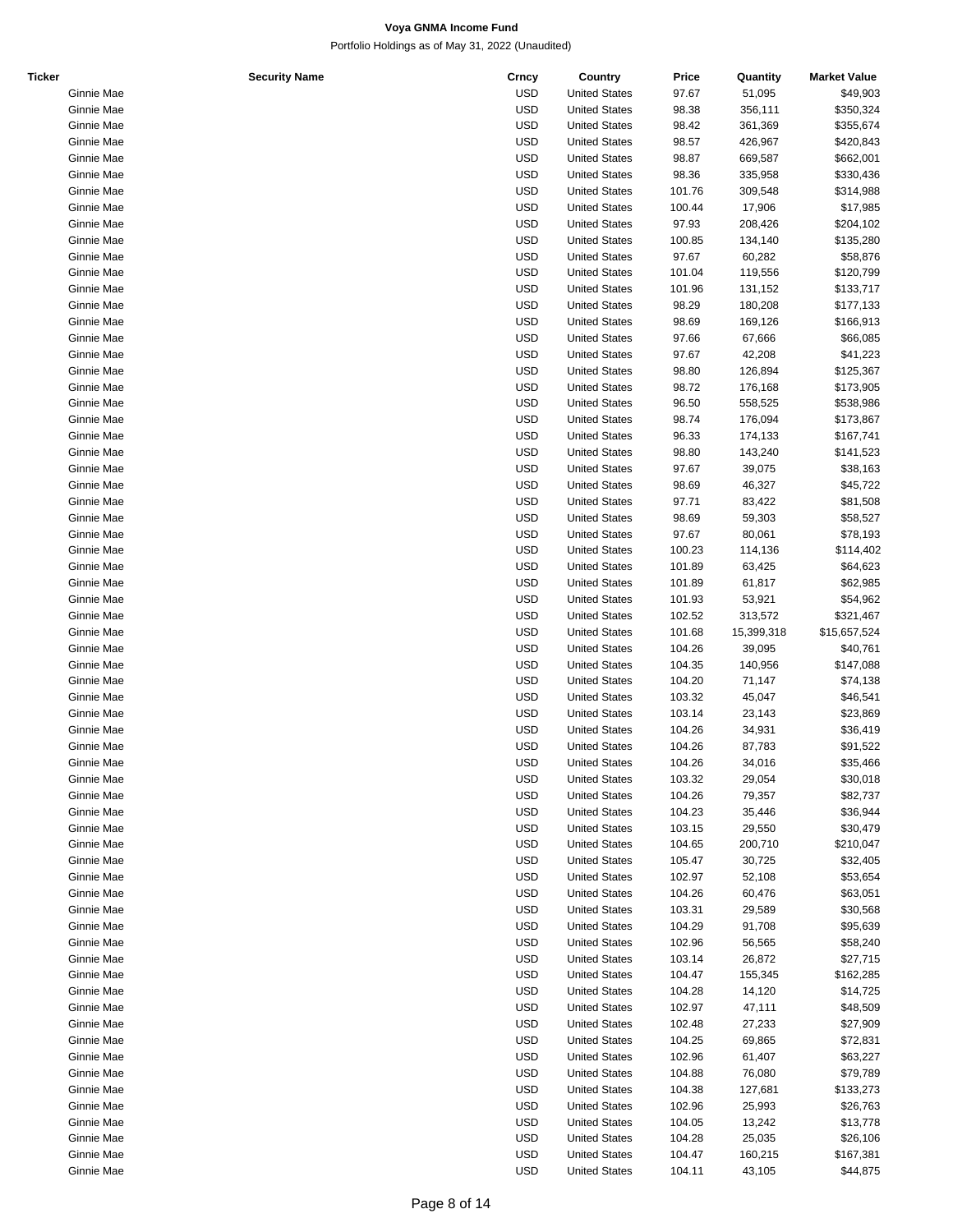| Ticker |                        | <b>Security Name</b> | Crncy      | Country              | Price  | Quantity   | <b>Market Value</b> |
|--------|------------------------|----------------------|------------|----------------------|--------|------------|---------------------|
|        | Ginnie Mae             |                      | <b>USD</b> | <b>United States</b> | 105.27 | 24,135     | \$25,407            |
|        | Ginnie Mae             |                      | <b>USD</b> | <b>United States</b> | 105.45 | 40,742     | \$42,963            |
|        | Ginnie Mae             |                      | <b>USD</b> | <b>United States</b> | 102.96 | 21,869     | \$22,516            |
|        | Ginnie Mae             |                      | <b>USD</b> | <b>United States</b> | 104.29 | 186,077    | \$194,055           |
|        | Ginnie Mae             |                      | <b>USD</b> | <b>United States</b> | 103.63 | 54,854     | \$56,846            |
|        | Ginnie Mae             |                      | <b>USD</b> | <b>United States</b> | 104.72 |            |                     |
|        |                        |                      |            |                      |        | 280,165    | \$293,376           |
|        | Ginnie Mae             |                      | <b>USD</b> | <b>United States</b> | 104.27 | 44,706     | \$46,617            |
|        | Ginnie Mae             |                      | <b>USD</b> | <b>United States</b> | 104.87 | 264,331    | \$277,192           |
|        | Ginnie Mae             |                      | <b>USD</b> | <b>United States</b> | 105.28 | 33,732     | \$35,514            |
|        | Ginnie Mae             |                      | <b>USD</b> | <b>United States</b> | 102.96 | 24,202     | \$24,917            |
|        | Ginnie Mae             |                      | <b>USD</b> | <b>United States</b> | 104.38 | 194,080    | \$202,575           |
|        | Ginnie Mae             |                      | <b>USD</b> | <b>United States</b> | 105.47 | 62,094     | \$65,488            |
|        | Ginnie Mae             |                      | <b>USD</b> | <b>United States</b> | 105.46 | 46,618     | \$49,163            |
|        | Ginnie Mae             |                      | <b>USD</b> | <b>United States</b> | 105.20 | 25,872     | \$27,218            |
|        | Ginnie Mae             |                      | <b>USD</b> | <b>United States</b> | 102.96 | 21,548     | \$22,186            |
|        | Ginnie Mae             |                      | <b>USD</b> | <b>United States</b> | 104.34 | 140,362    | \$146,453           |
|        |                        |                      | <b>USD</b> |                      |        |            |                     |
|        | Ginnie Mae             |                      |            | <b>United States</b> | 104.43 | 165,178    | \$172,497           |
|        | Ginnie Mae             |                      | <b>USD</b> | <b>United States</b> | 105.23 | 37,897     | \$39,877            |
|        | Ginnie Mae             |                      | <b>USD</b> | <b>United States</b> | 103.37 | 31,947     | \$33,024            |
|        | Ginnie Mae             |                      | <b>USD</b> | <b>United States</b> | 104.39 | 138,110    | \$144,175           |
|        | Ginnie Mae             |                      | <b>USD</b> | <b>United States</b> | 104.28 | 53,215     | \$55,494            |
|        | Ginnie Mae             |                      | <b>USD</b> | <b>United States</b> | 105.48 | 47,940     | \$50,565            |
|        | Ginnie Mae             |                      | <b>USD</b> | <b>United States</b> | 104.17 | 70,237     | \$73,163            |
|        | Ginnie Mae             |                      | <b>USD</b> | <b>United States</b> | 105.23 | 74,932     | \$78,853            |
|        | Ginnie Mae             |                      | <b>USD</b> | <b>United States</b> | 103.50 | 28,032     | \$29,013            |
|        | Ginnie Mae             |                      | <b>USD</b> | <b>United States</b> | 104.27 | 44,785     | \$46,697            |
|        | Ginnie Mae             |                      | <b>USD</b> | <b>United States</b> | 104.05 | 220,238    | \$229,166           |
|        | Ginnie Mae             |                      | <b>USD</b> |                      | 104.27 |            | \$50,157            |
|        |                        |                      |            | <b>United States</b> |        | 48,101     |                     |
|        | Ginnie Mae             |                      | <b>USD</b> | <b>United States</b> | 104.28 | 39,711     | \$41,409            |
|        | Ginnie Mae             |                      | <b>USD</b> | <b>United States</b> | 104.39 | 161,623    | \$168,720           |
|        | Ginnie Mae             |                      | <b>USD</b> | <b>United States</b> | 104.42 | 124,954    | \$130,475           |
|        | Ginnie Mae             |                      | <b>USD</b> | <b>United States</b> | 102.61 | 43,067     | \$44,190            |
|        | Ginnie Mae             |                      | <b>USD</b> | <b>United States</b> | 103.89 | 96,267     | \$100,012           |
|        | Ginnie Mae             |                      | <b>USD</b> | <b>United States</b> | 104.22 | 38,089     | \$39,696            |
|        | Ginnie Mae             |                      | <b>USD</b> | <b>United States</b> | 105.25 | 45,894     | \$48,301            |
|        | Ginnie Mae             |                      | <b>USD</b> | <b>United States</b> | 103.50 | 43,714     | \$45,245            |
|        | Ginnie Mae             |                      | <b>USD</b> | <b>United States</b> | 103.51 | 33,685     | \$34,866            |
|        | Ginnie Mae             |                      | <b>USD</b> | <b>United States</b> | 105.44 | 66,003     | \$69,596            |
|        | Ginnie Mae             |                      | <b>USD</b> | <b>United States</b> | 103.50 | 42,531     | \$44,021            |
|        | Ginnie Mae             |                      | <b>USD</b> | <b>United States</b> |        |            |                     |
|        |                        |                      |            |                      | 105.52 | 34,479     | \$36,380            |
|        | Ginnie Mae             |                      | <b>USD</b> | <b>United States</b> | 104.29 | 38,416     | \$40,062            |
|        | Ginnie Mae             |                      | <b>USD</b> | <b>United States</b> | 105.26 | 53,821     | \$56,654            |
|        | Ginnie Mae 2004-23 Z   |                      | <b>USD</b> | <b>United States</b> | 103.25 | 274,062    | \$282,967           |
|        | Ginnie Mae 2004-65 ZG  |                      | <b>USD</b> | <b>United States</b> | 106.18 | 743,415    | \$789,395           |
|        | Ginnie Mae 2006-67 IO  |                      | <b>USD</b> | <b>United States</b> | 0.27   | 4,071,907  | \$11,178            |
|        | Ginnie Mae 2007-52 Z   |                      | <b>USD</b> | <b>United States</b> | 99.89  | 46,384     | \$46,334            |
|        | Ginnie Mae 2008-39 Z   |                      | <b>USD</b> | <b>United States</b> | 100.85 | 561,542    | \$566,297           |
|        | Ginnie Mae 2008-45 IO  |                      | <b>USD</b> | <b>United States</b> | 0.13   | 227,845    | \$297               |
|        | Ginnie Mae 2009-110 ZA |                      | <b>USD</b> | <b>United States</b> | 107.82 | 6,017,017  | \$6,487,250         |
|        | Ginnie Mae 2009-115 D  |                      | <b>USD</b> | <b>United States</b> | 100.46 | 82,067     | \$82,446            |
|        | Ginnie Mae 2009-32 QZ  |                      | <b>USD</b> | <b>United States</b> | 107.88 | 836,749    | \$902,667           |
|        |                        |                      | <b>USD</b> |                      |        |            |                     |
|        | Ginnie Mae 2009-32 YZ  |                      |            | <b>United States</b> | 114.68 | 668,996    | \$767,211           |
|        | Ginnie Mae 2009-50 MZ  |                      | <b>USD</b> | <b>United States</b> | 107.86 | 4,757,166  | \$5,131,110         |
|        | Ginnie Mae 2009-54 HZ  |                      | <b>USD</b> | <b>United States</b> | 105.96 | 375,333    | \$397,688           |
|        | Ginnie Mae 2009-79 PZ  |                      | <b>USD</b> | <b>United States</b> | 117.03 | 1,154,834  | \$1,351,484         |
|        | Ginnie Mae 2009-H01 FA |                      | <b>USD</b> | <b>United States</b> | 100.75 | 805,435    | \$811,470           |
|        | Ginnie Mae 2010-116 PB |                      | <b>USD</b> | <b>United States</b> | 103.44 | 2,000,000  | \$2,068,766         |
|        | Ginnie Mae 2010-122 IO |                      | <b>USD</b> | <b>United States</b> | 0.03   | 298,425    | \$82                |
|        | Ginnie Mae 2010-123 IA |                      | <b>USD</b> | <b>United States</b> | 1.12   | 59,305     | \$663               |
|        | Ginnie Mae 2010-125 BZ |                      | <b>USD</b> | <b>United States</b> | 103.43 | 2,692,883  | \$2,785,298         |
|        | Ginnie Mae 2011-47 IO  |                      | <b>USD</b> | <b>United States</b> | 0.32   | 12,056,009 | \$38,109            |
|        | Ginnie Mae 2011-70 PO  |                      | <b>USD</b> | <b>United States</b> | 83.39  | 2,468,809  | \$2,058,723         |
|        | Ginnie Mae 2014-107 XS |                      | <b>USD</b> | <b>United States</b> | 10.96  | 2,048,402  | \$224,534           |
|        |                        |                      | <b>USD</b> |                      |        |            |                     |
|        | Ginnie Mae 2014-149 KL |                      |            | <b>United States</b> | 102.31 | 1,850,316  | \$1,893,083         |
|        | Ginnie Mae 2014-96 SQ  |                      | <b>USD</b> | <b>United States</b> | 10.97  | 1,001,351  | \$109,821           |
|        | Ginnie Mae 2015-123 GY |                      | <b>USD</b> | <b>United States</b> | 91.46  | 130,000    | \$118,903           |
|        | Ginnie Mae 2015-H13 FG |                      | <b>USD</b> | <b>United States</b> | 99.45  | 6,333,499  | \$6,298,519         |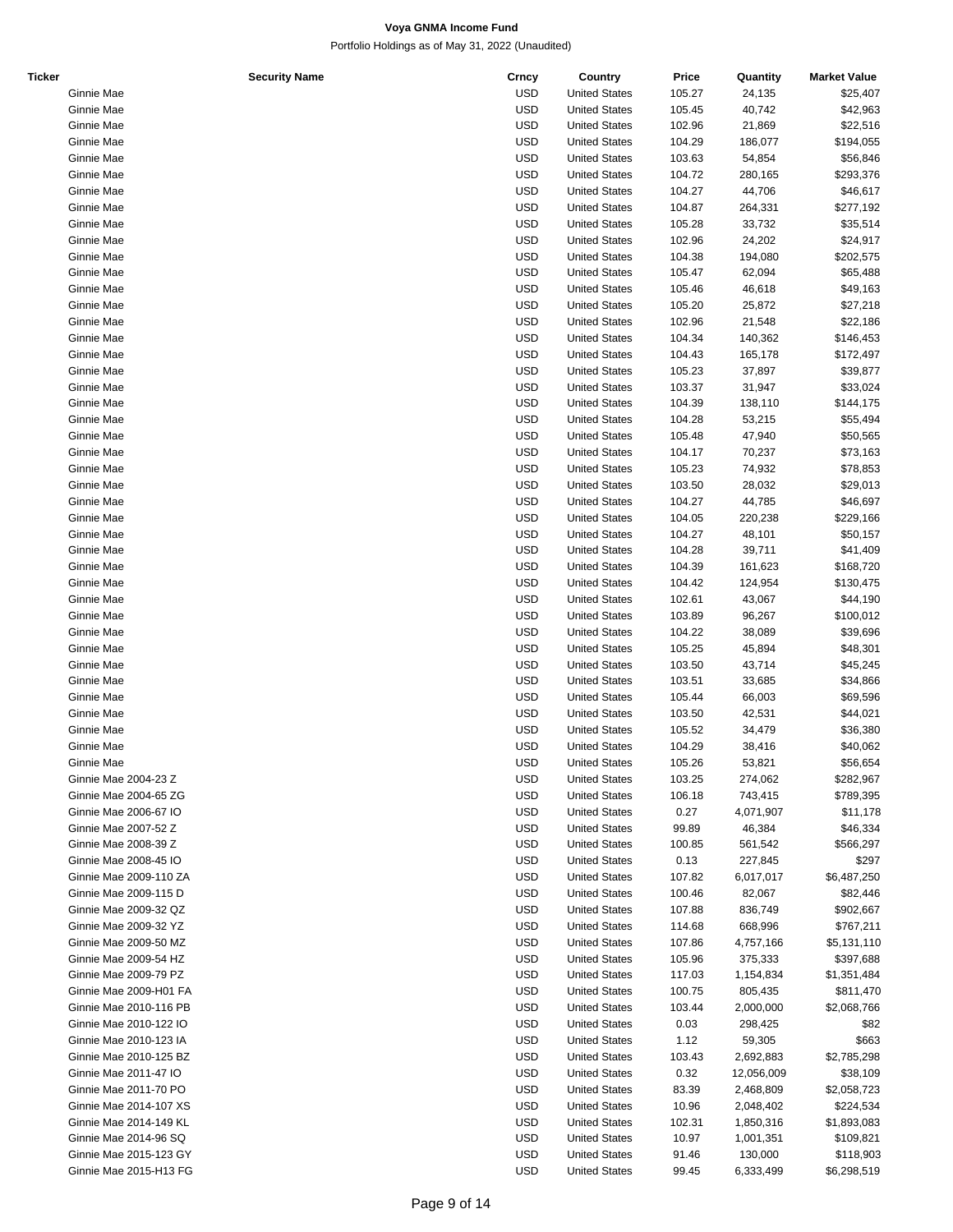Portfolio Holdings as of May 31, 2022 (Unaudited)

| Ticker |                               | <b>Security Name</b> | Crncy      | Country              | Price  | Quantity          | <b>Market Value</b> |
|--------|-------------------------------|----------------------|------------|----------------------|--------|-------------------|---------------------|
|        | Ginnie Mae 2016-120 IM        |                      | <b>USD</b> | <b>United States</b> | 11.67  | 14,464,596        | \$1,688,471         |
|        | Ginnie Mae 2016-84 IO         |                      | <b>USD</b> | <b>United States</b> | 3.76   | 560,764           | \$21,088            |
|        | Ginnie Mae 2016-H20 FB        |                      | <b>USD</b> | <b>United States</b> | 99.66  | 12,581,670        | \$12,539,220        |
|        | Ginnie Mae 2017-117 BE        |                      | <b>USD</b> | <b>United States</b> | 90.20  | 1,000,000         | \$902,012           |
|        | <b>Ginnie Mae 2017-117 NG</b> |                      | <b>USD</b> | <b>United States</b> | 89.42  | 1,000,000         | \$894,207           |
|        | Ginnie Mae 2017-163 YA        |                      | <b>USD</b> | <b>United States</b> | 90.52  | 750,000           | \$678,910           |
|        | Ginnie Mae 2017-180 QB        |                      | <b>USD</b> | <b>United States</b> | 91.13  | 10,000,000        | \$9,112,745         |
|        | Ginnie Mae 2018-114 Z         |                      | <b>USD</b> | <b>United States</b> | 90.24  | 1,897,154         | \$1,711,969         |
|        | Ginnie Mae 2018-116 Z         |                      | <b>USD</b> | <b>United States</b> | 92.33  | 10,723,569        | \$9,901,318         |
|        | Ginnie Mae 2018-169 Z         |                      | <b>USD</b> | <b>United States</b> | 85.97  | 1,914,271         | \$1,645,753         |
|        | Ginnie Mae 2018-64 ZH         |                      | <b>USD</b> | <b>United States</b> | 92.58  | 4,621,385         | \$4,278,347         |
|        | Ginnie Mae 2018-78 IC         |                      | <b>USD</b> | <b>United States</b> | 12.28  | 888,426           | \$109,134           |
|        | Ginnie Mae 2018-91 JN         |                      | <b>USD</b> | <b>United States</b> | 95.31  | 1,000,000         | \$953,070           |
|        | Ginnie Mae 2019-17 Z          |                      | <b>USD</b> | <b>United States</b> | 85.96  | 1,904,294         | \$1,636,854         |
|        | Ginnie Mae 2019-19 Z          |                      | <b>USD</b> | <b>United States</b> | 91.00  | 2,518,444         | \$2,291,873         |
|        | Ginnie Mae 2019-53 Z          |                      | <b>USD</b> | <b>United States</b> | 87.65  | 2,221,651         | \$1,947,214         |
|        | Ginnie Mae 2019-71 EN         |                      | <b>USD</b> | <b>United States</b> |        | 109,899           |                     |
|        |                               |                      | <b>USD</b> |                      | 95.42  |                   | \$104,871           |
|        | Ginnie Mae 2021-74 KI         |                      |            | <b>United States</b> | 14.81  | 7,350,740         | \$1,088,425         |
|        | <b>Ginnie Mae 2021-79</b>     |                      | <b>USD</b> | <b>United States</b> | 60.61  | 5,088,205         | \$3,084,191         |
|        | Ginnie Mae 2021-80 Z          |                      | <b>USD</b> | <b>United States</b> | 66.25  | 2,537,759         | \$1,681,275         |
|        | Ginnie Mae 2021-90 B          |                      | <b>USD</b> | <b>United States</b> | 67.72  | 2,333,712         | \$1,580,431         |
|        | Ginnie Mae 2022-47 EB         |                      | <b>USD</b> | <b>United States</b> | 97.47  | 2,346,452         | \$2,286,972         |
|        | Ginnie Mae Series 2002-92 EA  |                      | <b>USD</b> | <b>United States</b> | 100.58 | 336,298           | \$338,233           |
|        | Ginnie Mae Series 2004-16 AE  |                      | <b>USD</b> | <b>United States</b> | 106.01 | 76,804            | \$81,424            |
|        | Ginnie Mae Series 2004-17 MZ  |                      | <b>USD</b> | <b>United States</b> | 104.74 | 711,494           | \$745,221           |
|        | Ginnie Mae Series 2004-28 CZ  |                      | <b>USD</b> | <b>United States</b> | 105.86 | 496,081           | \$525,164           |
|        | Ginnie Mae Series 2004-37 OA  |                      | <b>USD</b> | <b>United States</b> | 86.56  | 252,525           | \$218,577           |
|        | Ginnie Mae Series 2004-4 MG   |                      | <b>USD</b> | <b>United States</b> | 103.62 | 1,859,583         | \$1,926,945         |
|        | Ginnie Mae Series 2004-81 Z   |                      | <b>USD</b> | <b>United States</b> | 104.18 | 1,839,936         | \$1,916,867         |
|        | Ginnie Mae Series 2004-98 SA  |                      | <b>USD</b> | <b>United States</b> | 16.10  | 767,929           | \$123,664           |
|        | Ginnie Mae Series 2005-21 Z   |                      | <b>USD</b> | <b>United States</b> | 105.31 | 639,828           | \$673,821           |
|        | Ginnie Mae Series 2005-25 SI  |                      | <b>USD</b> | <b>United States</b> | 13.62  | 151,323           | \$20,609            |
|        | Ginnie Mae Series 2005-7 AH   |                      | <b>USD</b> | <b>United States</b> | 11.90  | 491,428           | \$58,482            |
|        | Ginnie Mae Series 2005-73 IM  |                      | <b>USD</b> | <b>United States</b> | 18.48  | 558,882           | \$103,272           |
|        | Ginnie Mae Series 2005-80 Z   |                      | <b>USD</b> | <b>United States</b> | 105.26 | 330,229           | \$347,608           |
|        | Ginnie Mae Series 2005-91 UP  |                      | <b>USD</b> | <b>United States</b> | 107.97 | 128,975           | \$139,252           |
|        | Ginnie Mae Series 2006-10 ZT  |                      | <b>USD</b> | <b>United States</b> | 106.84 | 5,974,413         | \$6,382,985         |
|        | Ginnie Mae Series 2006-17 TW  |                      | <b>USD</b> | <b>United States</b> | 108.25 | 1,055,843         | \$1,142,904         |
|        | Ginnie Mae Series 2006-26 TB  |                      | <b>USD</b> | <b>United States</b> | 0.91   | 5,303,519         | \$48,116            |
|        | Ginnie Mae Series 2006-7 ZA   |                      | <b>USD</b> | <b>United States</b> | 106.52 | 1,654,689         | \$1,762,625         |
|        | Ginnie Mae Series 2007-17 CI  |                      | <b>USD</b> | <b>United States</b> | 21.56  | 1,250,082         | \$269,508           |
|        | Ginnie Mae Series 2007-41 OL  |                      | <b>USD</b> | <b>United States</b> | 83.21  | 1,263,475         | \$1,051,312         |
|        |                               |                      | <b>USD</b> | <b>United States</b> |        |                   |                     |
|        | Ginnie Mae Series 2007-45 PE  |                      |            |                      | 105.87 | 72,211<br>248,515 | \$76,448            |
|        | Ginnie Mae Series 2007-48 SY  |                      | <b>USD</b> | <b>United States</b> | 112.90 |                   | \$280,570           |
|        | Ginnie Mae Series 2007-53 SC  |                      | <b>USD</b> | <b>United States</b> | 14.35  | 1,450,224         | \$208,135           |
|        | Ginnie Mae Series 2007-53 SW  |                      | <b>USD</b> | <b>United States</b> | 121.74 | 36,255            | \$44,138            |
|        | Ginnie Mae Series 2007-60 YZ  |                      | <b>USD</b> | <b>United States</b> | 104.86 | 719,737           | \$754,725           |
|        | Ginnie Mae Series 2008-20 PZ  |                      | <b>USD</b> | <b>United States</b> | 106.05 | 3,213,078         | \$3,407,495         |
|        | Ginnie Mae Series 2008-3 SA   |                      | <b>USD</b> | <b>United States</b> | 16.17  | 404,193           | \$65,349            |
|        | Ginnie Mae Series 2008-40 PS  |                      | <b>USD</b> | <b>United States</b> | 12.30  | 696,511           | \$85,697            |
|        | Ginnie Mae Series 2008-51 GS  |                      | <b>USD</b> | <b>United States</b> | 14.31  | 911,582           | \$130,479           |
|        | Ginnie Mae Series 2008-82 SA  |                      | <b>USD</b> | <b>United States</b> | 13.77  | 1,725,628         | \$237,627           |
|        | Ginnie Mae Series 2009-110 SA |                      | <b>USD</b> | <b>United States</b> | 4.60   | 2,036,102         | \$93,684            |
|        | Ginnie Mae Series 2009-110 ZC |                      | <b>USD</b> | <b>United States</b> | 103.79 | 876,605           | \$909,786           |
|        | Ginnie Mae Series 2009-118 XZ |                      | <b>USD</b> | <b>United States</b> | 104.20 | 2,358,893         | \$2,457,948         |
|        | Ginnie Mae Series 2009-121 ZQ |                      | <b>USD</b> | <b>United States</b> | 106.49 | 1,032,262         | \$1,099,205         |
|        | Ginnie Mae Series 2009-31 BP  |                      | <b>USD</b> | <b>United States</b> | 105.30 | 977,614           | \$1,029,452         |
|        | Ginnie Mae Series 2009-31 ZL  |                      | <b>USD</b> | <b>United States</b> | 104.15 | 1,437,430         | \$1,497,043         |
|        | Ginnie Mae Series 2009-34 Z   |                      | <b>USD</b> | <b>United States</b> | 103.33 | 1,415,981         | \$1,463,076         |
|        | Ginnie Mae Series 2009-53 ZB  |                      | <b>USD</b> | <b>United States</b> | 106.84 | 1,882,570         | \$2,011,397         |
|        | Ginnie Mae Series 2009-55 BI  |                      | <b>USD</b> | <b>United States</b> | 3.81   | 179,288           | \$6,827             |
|        | Ginnie Mae Series 2009-61 EZ  |                      | <b>USD</b> | <b>United States</b> | 113.12 | 2,256,148         | \$2,552,171         |
|        | Ginnie Mae Series 2009-61 PZ  |                      | <b>USD</b> | <b>United States</b> | 118.66 | 6,716,662         | \$7,970,181         |
|        | Ginnie Mae Series 2009-61 ZQ  |                      | <b>USD</b> | <b>United States</b> | 113.56 | 3,762,359         | \$4,272,478         |
|        | Ginnie Mae Series 2009-66 QS  |                      | <b>USD</b> | <b>United States</b> | 8.01   | 858,090           | \$68,708            |
|        | Ginnie Mae Series 2009-68 ZC  |                      | <b>USD</b> | <b>United States</b> | 108.78 | 1,144,621         | \$1,245,150         |
|        |                               |                      |            |                      |        |                   |                     |

Ginnie Mae Series 2009-77 SA 660,875 576,210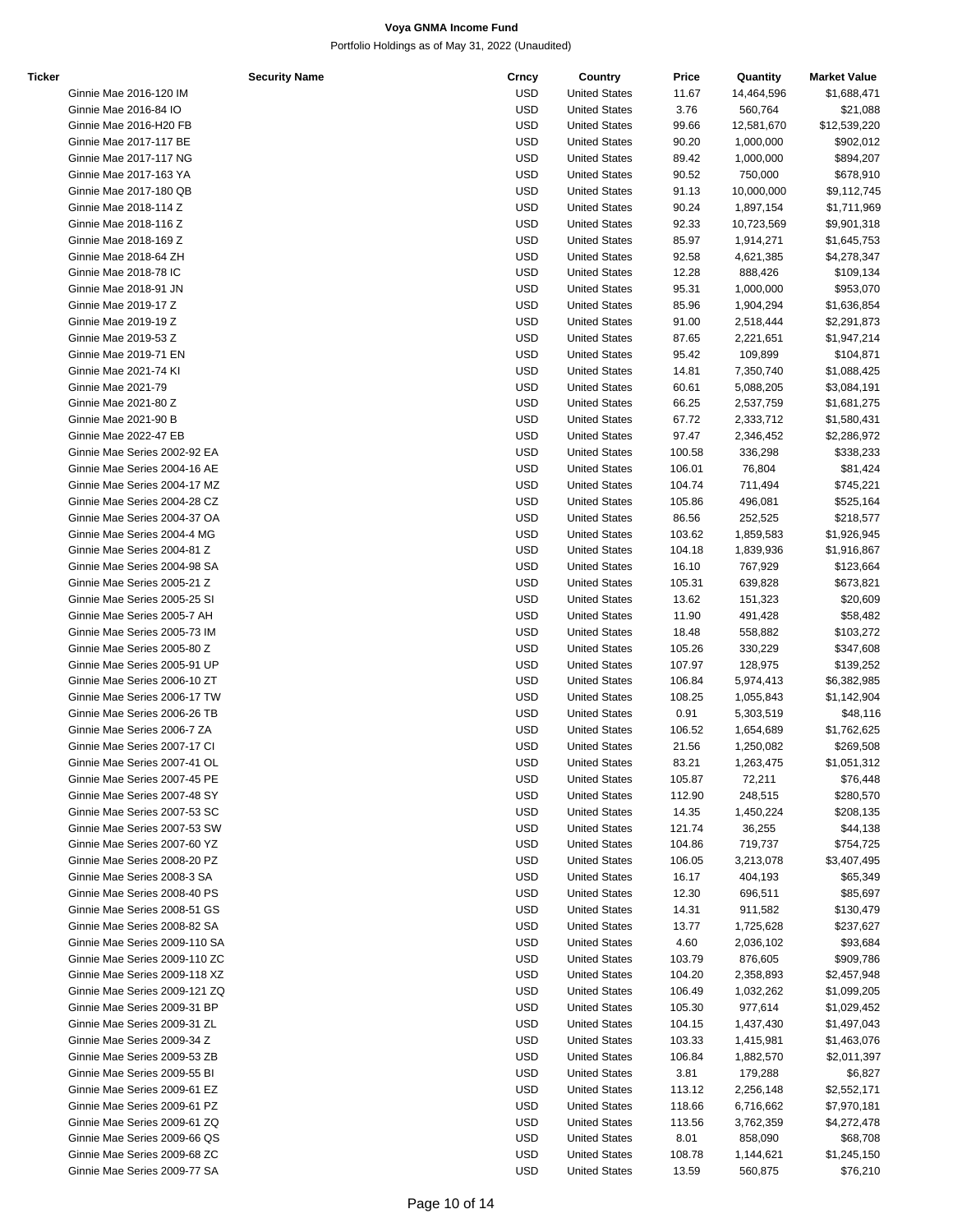| Ticker |                               | <b>Security Name</b> | Crncy      | Country              | Price  | Quantity   | <b>Market Value</b> |
|--------|-------------------------------|----------------------|------------|----------------------|--------|------------|---------------------|
|        | Ginnie Mae Series 2009-77 ZB  |                      | <b>USD</b> | <b>United States</b> | 107.60 | 3,568,566  | \$3,839,612         |
|        | Ginnie Mae Series 2009-87 WZ  |                      | <b>USD</b> | <b>United States</b> | 115.38 | 2,293,501  | \$2,646,334         |
|        | Ginnie Mae Series 2009-92 DZ  |                      | <b>USD</b> | <b>United States</b> | 103.53 | 668,832    | \$692,424           |
|        | Ginnie Mae Series 2009-98 MZ  |                      | <b>USD</b> | <b>United States</b> | 106.09 | 1,592,557  | \$1,689,483         |
|        | Ginnie Mae Series 2010-106 IP |                      | <b>USD</b> | <b>United States</b> | 8.66   | 1,139,145  | \$98,615            |
|        | Ginnie Mae Series 2010-113 BE |                      | <b>USD</b> | <b>United States</b> | 104.17 | 7,972,934  | \$8,305,487         |
|        | Ginnie Mae Series 2010-116 NS |                      | <b>USD</b> | <b>United States</b> | 11.65  | 1,097,870  | \$127,900           |
|        |                               |                      |            |                      |        |            |                     |
|        | Ginnie Mae Series 2010-117 ZQ |                      | <b>USD</b> | <b>United States</b> | 105.72 | 3,753,462  | \$3,968,330         |
|        | Ginnie Mae Series 2010-130 KI |                      | <b>USD</b> | <b>United States</b> | 5.00   | 41,576     | \$2,079             |
|        | Ginnie Mae Series 2010-14 B   |                      | <b>USD</b> | <b>United States</b> | 103.66 | 1,500,000  | \$1,554,892         |
|        | Ginnie Mae Series 2010-158 SA |                      | <b>USD</b> | <b>United States</b> | 14.00  | 716,865    | \$100,356           |
|        | Ginnie Mae Series 2010-162 ZE |                      | <b>USD</b> | <b>United States</b> | 102.48 | 995,434    | \$1,020,143         |
|        | Ginnie Mae Series 2010-166 GS |                      | <b>USD</b> | <b>United States</b> | 11.09  | 10,346,497 | \$1,147,221         |
|        | Ginnie Mae Series 2010-166 NI |                      | <b>USD</b> | <b>United States</b> | 3.98   | 610,956    | \$24,343            |
|        | Ginnie Mae Series 2010-169 AW |                      | <b>USD</b> | <b>United States</b> | 102.87 | 1,074,637  | \$1,105,527         |
|        | Ginnie Mae Series 2010-169 JZ |                      | <b>USD</b> | <b>United States</b> | 99.19  | 1,040,852  | \$1,032,457         |
|        | Ginnie Mae Series 2010-19 LI  |                      | <b>USD</b> | <b>United States</b> | 6.01   | 226,128    | \$13,581            |
|        | Ginnie Mae Series 2010-31 BP  |                      | <b>USD</b> | <b>United States</b> | 103.86 | 1,029,066  | \$1,068,762         |
|        | Ginnie Mae Series 2010-4 WI   |                      | <b>USD</b> | <b>United States</b> | 14.18  | 1,089,783  | \$154,483           |
|        | Ginnie Mae Series 2010-42 VZ  |                      | <b>USD</b> | <b>United States</b> | 107.11 | 4,823,876  | \$5,166,627         |
|        | Ginnie Mae Series 2010-59 ZA  |                      | <b>USD</b> | <b>United States</b> | 103.16 | 794,574    | \$819,687           |
|        | Ginnie Mae Series 2010-H01 FA |                      | <b>USD</b> | <b>United States</b> | 100.17 | 2,618,018  | \$2,622,341         |
|        | Ginnie Mae Series 2010-H10 FB |                      | <b>USD</b> | <b>United States</b> | 100.55 | 7,801,223  |                     |
|        | Ginnie Mae Series 2010-H10 FC |                      |            | <b>United States</b> |        |            | \$7,844,285         |
|        |                               |                      | <b>USD</b> |                      | 100.45 | 4,149,412  | \$4,167,904         |
|        | Ginnie Mae Series 2010-H20 AF |                      | <b>USD</b> | <b>United States</b> | 99.33  | 1,431,138  | \$1,421,488         |
|        | Ginnie Mae Series 2010-H26 LF |                      | <b>USD</b> | <b>United States</b> | 99.42  | 231,228    | \$229,885           |
|        | Ginnie Mae Series 2011-116 CI |                      | <b>USD</b> | <b>United States</b> | 4.23   | 452,238    | \$19,152            |
|        | Ginnie Mae Series 2011-123 QI |                      | <b>USD</b> | <b>United States</b> | 10.34  | 209,162    | \$21,619            |
|        | Ginnie Mae Series 2011-128 TF |                      | <b>USD</b> | <b>United States</b> | 100.04 | 483,386    | \$483,596           |
|        | Ginnie Mae Series 2011-141 PS |                      | <b>USD</b> | <b>United States</b> | 10.35  | 2,543,930  | \$263,315           |
|        | Ginnie Mae Series 2011-146 El |                      | <b>USD</b> | <b>United States</b> | 17.30  | 1,924,530  | \$332,927           |
|        | Ginnie Mae Series 2011-151 PY |                      | <b>USD</b> | <b>United States</b> | 95.19  | 945,000    | \$899,575           |
|        | Ginnie Mae Series 2011-169 BC |                      | <b>USD</b> | <b>United States</b> | 105.94 | 51,911     | \$54,994            |
|        | Ginnie Mae Series 2011-169 BG |                      | <b>USD</b> | <b>United States</b> | 104.13 | 193,624    | \$201,614           |
|        | Ginnie Mae Series 2011-25 Z   |                      | <b>USD</b> | <b>United States</b> | 101.09 | 6,542,776  | \$6,613,822         |
|        | Ginnie Mae Series 2011-59 QC  |                      | <b>USD</b> | <b>United States</b> | 100.76 | 1,266,389  | \$1,276,063         |
|        | Ginnie Mae Series 2011-69 HW  |                      | <b>USD</b> | <b>United States</b> | 101.20 | 1,609,218  | \$1,628,520         |
|        | Ginnie Mae Series 2011-73 LS  |                      | <b>USD</b> | <b>United States</b> | 2.09   | 1,114,848  | \$23,260            |
|        | Ginnie Mae Series 2011-89 Z   |                      | <b>USD</b> | <b>United States</b> | 99.66  | 2,242,697  | \$2,235,041         |
|        | Ginnie Mae Series 2011-H01 AF |                      | <b>USD</b> | <b>United States</b> | 99.53  | 1,508,640  | \$1,501,607         |
|        | Ginnie Mae Series 2011-H03 FA |                      | <b>USD</b> |                      |        |            |                     |
|        |                               |                      |            | <b>United States</b> | 99.61  | 2,094,815  | \$2,086,712         |
|        | Ginnie Mae Series 2011-H07 FA |                      | <b>USD</b> | <b>United States</b> | 99.63  | 478,081    | \$476,308           |
|        | Ginnie Mae Series 2011-H08 FD |                      | <b>USD</b> | <b>United States</b> | 99.60  | 182,778    | \$182,039           |
|        | Ginnie Mae Series 2011-H09 AF |                      | <b>USD</b> | <b>United States</b> | 99.63  | 542,442    | \$540,412           |
|        | Ginnie Mae Series 2011-H11 FB |                      | <b>USD</b> | <b>United States</b> | 99.62  | 488,612    | \$486,739           |
|        | Ginnie Mae Series 2011-H19 FA |                      | <b>USD</b> | <b>United States</b> | 99.58  | 690,443    | \$687,573           |
|        | Ginnie Mae Series 2011-H20 FA |                      | <b>USD</b> | <b>United States</b> | 99.70  | 1,504,024  | \$1,499,577         |
|        | Ginnie Mae Series 2011-H21 FT |                      | <b>USD</b> | <b>United States</b> | 99.75  | 325,049    | \$324,222           |
|        | Ginnie Mae Series 2012-103 IC |                      | <b>USD</b> | <b>United States</b> | 5.22   | 1,195,391  | \$62,428            |
|        | Ginnie Mae Series 2012-124 MI |                      | <b>USD</b> | <b>United States</b> | 7.35   | 276,404    | \$20,325            |
|        | Ginnie Mae Series 2012-136 BI |                      | <b>USD</b> | <b>United States</b> | 16.22  | 3,280,829  | \$532,146           |
|        | Ginnie Mae Series 2012-146 Al |                      | <b>USD</b> | <b>United States</b> | 3.54   | 3,056,919  | \$108,215           |
|        | Ginnie Mae Series 2012-34 MS  |                      | <b>USD</b> | <b>United States</b> | 9.38   | 314,839    | \$29,526            |
|        | Ginnie Mae Series 2012-48 SA  |                      | <b>USD</b> | <b>United States</b> | 16.20  | 2,874,191  | \$465,683           |
|        | Ginnie Mae Series 2012-60 SG  |                      | <b>USD</b> | <b>United States</b> | 15.31  | 3,680,446  | \$563,454           |
|        | Ginnie Mae Series 2012-77 FE  |                      | <b>USD</b> | <b>United States</b> | 100.03 | 4,118,331  | \$4,119,704         |
|        | Ginnie Mae Series 2012-93 NS  |                      | <b>USD</b> | <b>United States</b> | 13.05  | 757,395    | \$98,815            |
|        | Ginnie Mae Series 2012-98 El  |                      | <b>USD</b> |                      |        |            |                     |
|        |                               |                      |            | <b>United States</b> | 11.25  | 920,200    | \$103,505           |
|        | Ginnie Mae Series 2012-H06 FS |                      | <b>USD</b> | <b>United States</b> | 99.99  | 2,378,161  | \$2,378,013         |
|        | Ginnie Mae Series 2012-H08 FA |                      | <b>USD</b> | <b>United States</b> | 99.79  | 6,781,718  | \$6,767,614         |
|        | Ginnie Mae Series 2012-H08 FB |                      | <b>USD</b> | <b>United States</b> | 99.79  | 2,378,293  | \$2,373,391         |
|        | Ginnie Mae Series 2012-H11 FA |                      | <b>USD</b> | <b>United States</b> | 99.96  | 431,248    | \$431,057           |
|        | Ginnie Mae Series 2012-H11 GA |                      | <b>USD</b> | <b>United States</b> | 99.79  | 727,885    | \$726,338           |
|        | Ginnie Mae Series 2012-H11 VA |                      | <b>USD</b> | <b>United States</b> | 99.88  | 1,230,067  | \$1,228,627         |
|        | Ginnie Mae Series 2012-H12 FA |                      | <b>USD</b> | <b>United States</b> | 99.71  | 1,971,759  | \$1,966,070         |
|        | Ginnie Mae Series 2012-H12 FB |                      | <b>USD</b> | <b>United States</b> | 100.54 | 10,609,940 | \$10,667,170        |
|        |                               |                      |            |                      |        |            |                     |

| oecunty ivanie                | տութ       | <b>COUNTLY</b>       | гнос   | Quanny     | <b>MAINGLY AIUG</b> |
|-------------------------------|------------|----------------------|--------|------------|---------------------|
| Ginnie Mae Series 2009-77 ZB  | USD        | <b>United States</b> | 107.60 | 3,568,566  | \$3,839,612         |
| Ginnie Mae Series 2009-87 WZ  | USD        | <b>United States</b> | 115.38 | 2,293,501  | \$2,646,334         |
| Ginnie Mae Series 2009-92 DZ  | <b>USD</b> | <b>United States</b> | 103.53 | 668,832    | \$692,424           |
| Ginnie Mae Series 2009-98 MZ  | USD        | <b>United States</b> | 106.09 | 1,592,557  | \$1,689,483         |
|                               |            |                      |        |            |                     |
| Ginnie Mae Series 2010-106 IP | USD        | <b>United States</b> | 8.66   | 1,139,145  | \$98,615            |
| Ginnie Mae Series 2010-113 BE | USD        | <b>United States</b> | 104.17 | 7,972,934  | \$8,305,487         |
| Ginnie Mae Series 2010-116 NS | USD        | <b>United States</b> | 11.65  | 1,097,870  | \$127,900           |
| Ginnie Mae Series 2010-117 ZQ | USD        | <b>United States</b> | 105.72 | 3,753,462  | \$3,968,330         |
| Ginnie Mae Series 2010-130 KI | USD        | <b>United States</b> | 5.00   | 41,576     | \$2,079             |
| Ginnie Mae Series 2010-14 B   | USD        | <b>United States</b> | 103.66 | 1,500,000  | \$1,554,892         |
|                               |            |                      |        |            |                     |
| Ginnie Mae Series 2010-158 SA | USD        | <b>United States</b> | 14.00  | 716,865    | \$100,356           |
| Ginnie Mae Series 2010-162 ZE | USD        | <b>United States</b> | 102.48 | 995,434    | \$1,020,143         |
| Ginnie Mae Series 2010-166 GS | USD        | <b>United States</b> | 11.09  | 10,346,497 | \$1,147,221         |
| Ginnie Mae Series 2010-166 NI | USD        | <b>United States</b> | 3.98   | 610,956    | \$24,343            |
| Ginnie Mae Series 2010-169 AW | USD        | <b>United States</b> | 102.87 | 1,074,637  | \$1,105,527         |
| Ginnie Mae Series 2010-169 JZ | USD        | <b>United States</b> | 99.19  | 1,040,852  | \$1,032,457         |
|                               |            |                      |        |            |                     |
| Ginnie Mae Series 2010-19 LI  | USD        | <b>United States</b> | 6.01   | 226,128    | \$13,581            |
| Ginnie Mae Series 2010-31 BP  | USD        | <b>United States</b> | 103.86 | 1,029,066  | \$1,068,762         |
| Ginnie Mae Series 2010-4 WI   | USD        | <b>United States</b> | 14.18  | 1,089,783  | \$154,483           |
| Ginnie Mae Series 2010-42 VZ  | USD        | <b>United States</b> | 107.11 | 4,823,876  | \$5,166,627         |
| Ginnie Mae Series 2010-59 ZA  | USD        | <b>United States</b> | 103.16 | 794,574    | \$819,687           |
| Ginnie Mae Series 2010-H01 FA | USD        | <b>United States</b> | 100.17 | 2,618,018  | \$2,622,341         |
|                               |            |                      |        |            |                     |
| Ginnie Mae Series 2010-H10 FB | USD        | <b>United States</b> | 100.55 | 7,801,223  | \$7,844,285         |
| Ginnie Mae Series 2010-H10 FC | USD        | <b>United States</b> | 100.45 | 4,149,412  | \$4,167,904         |
| Ginnie Mae Series 2010-H20 AF | USD        | <b>United States</b> | 99.33  | 1,431,138  | \$1,421,488         |
| Ginnie Mae Series 2010-H26 LF | USD        | <b>United States</b> | 99.42  | 231,228    | \$229,885           |
| Ginnie Mae Series 2011-116 CI | <b>USD</b> | <b>United States</b> | 4.23   | 452,238    | \$19,152            |
| Ginnie Mae Series 2011-123 QI | USD        | <b>United States</b> | 10.34  | 209,162    | \$21,619            |
| Ginnie Mae Series 2011-128 TF | USD        | <b>United States</b> | 100.04 | 483,386    | \$483,596           |
|                               |            |                      |        |            |                     |
| Ginnie Mae Series 2011-141 PS | USD        | <b>United States</b> | 10.35  | 2,543,930  | \$263,315           |
| Ginnie Mae Series 2011-146 El | USD        | <b>United States</b> | 17.30  | 1,924,530  | \$332,927           |
| Ginnie Mae Series 2011-151 PY | USD        | <b>United States</b> | 95.19  | 945,000    | \$899,575           |
| Ginnie Mae Series 2011-169 BC | USD        | <b>United States</b> | 105.94 | 51,911     | \$54,994            |
| Ginnie Mae Series 2011-169 BG | USD        | <b>United States</b> | 104.13 | 193,624    | \$201,614           |
| Ginnie Mae Series 2011-25 Z   | USD        | <b>United States</b> | 101.09 |            |                     |
|                               |            |                      |        | 6,542,776  | \$6,613,822         |
| Ginnie Mae Series 2011-59 QC  | USD        | <b>United States</b> | 100.76 | 1,266,389  | \$1,276,063         |
| Ginnie Mae Series 2011-69 HW  | USD        | <b>United States</b> | 101.20 | 1,609,218  | \$1,628,520         |
| Ginnie Mae Series 2011-73 LS  | USD        | <b>United States</b> | 2.09   | 1,114,848  | \$23,260            |
| Ginnie Mae Series 2011-89 Z   | USD        | <b>United States</b> | 99.66  | 2,242,697  | \$2,235,041         |
| Ginnie Mae Series 2011-H01 AF | USD        | <b>United States</b> | 99.53  | 1,508,640  | \$1,501,607         |
| Ginnie Mae Series 2011-H03 FA | USD        | <b>United States</b> | 99.61  | 2,094,815  | \$2,086,712         |
|                               |            |                      |        |            |                     |
| Ginnie Mae Series 2011-H07 FA | USD        | <b>United States</b> | 99.63  | 478,081    | \$476,308           |
| Ginnie Mae Series 2011-H08 FD | <b>USD</b> | <b>United States</b> | 99.60  | 182,778    | \$182,039           |
| Ginnie Mae Series 2011-H09 AF | USD        | <b>United States</b> | 99.63  | 542,442    | \$540,412           |
| Ginnie Mae Series 2011-H11 FB | USD        | <b>United States</b> | 99.62  | 488,612    | \$486,739           |
| Ginnie Mae Series 2011-H19 FA | USD        | <b>United States</b> | 99.58  | 690,443    | \$687,573           |
| Ginnie Mae Series 2011-H20 FA | USD        | <b>United States</b> | 99.70  | 1,504,024  | \$1,499,577         |
|                               |            | <b>United States</b> |        |            |                     |
| Ginnie Mae Series 2011-H21 FT | USD        |                      | 99.75  | 325,049    | \$324,222           |
| Ginnie Mae Series 2012-103 IC | USD        | <b>United States</b> | 5.22   | 1,195,391  | \$62,428            |
| Ginnie Mae Series 2012-124 MI | USD        | <b>United States</b> | 7.35   | 276,404    | \$20,325            |
| Ginnie Mae Series 2012-136 BI | USD        | <b>United States</b> | 16.22  | 3,280,829  | \$532,146           |
| Ginnie Mae Series 2012-146 Al | USD        | <b>United States</b> | 3.54   | 3,056,919  | \$108,215           |
| Ginnie Mae Series 2012-34 MS  | USD        | <b>United States</b> | 9.38   | 314,839    | \$29,526            |
| Ginnie Mae Series 2012-48 SA  | USD        | <b>United States</b> |        |            | \$465,683           |
|                               |            |                      | 16.20  | 2,874,191  |                     |
| Ginnie Mae Series 2012-60 SG  | USD        | <b>United States</b> | 15.31  | 3,680,446  | \$563,454           |
| Ginnie Mae Series 2012-77 FE  | USD        | <b>United States</b> | 100.03 | 4,118,331  | \$4,119,704         |
| Ginnie Mae Series 2012-93 NS  | USD        | <b>United States</b> | 13.05  | 757,395    | \$98,815            |
| Ginnie Mae Series 2012-98 El  | USD        | <b>United States</b> | 11.25  | 920,200    | \$103,505           |
| Ginnie Mae Series 2012-H06 FS | USD        | <b>United States</b> | 99.99  | 2,378,161  | \$2,378,013         |
|                               |            |                      |        |            |                     |
| Ginnie Mae Series 2012-H08 FA | USD        | <b>United States</b> | 99.79  | 6,781,718  | \$6,767,614         |
| Ginnie Mae Series 2012-H08 FB | USD        | <b>United States</b> | 99.79  | 2,378,293  | \$2,373,391         |
| Ginnie Mae Series 2012-H11 FA | USD        | <b>United States</b> | 99.96  | 431,248    | \$431,057           |
| Ginnie Mae Series 2012-H11 GA | USD        | <b>United States</b> | 99.79  | 727,885    | \$726,338           |
| Ginnie Mae Series 2012-H11 VA | USD        | <b>United States</b> | 99.88  | 1,230,067  | \$1,228,627         |
| Ginnie Mae Series 2012-H12 FA | USD        | <b>United States</b> | 99.71  | 1,971,759  | \$1,966,070         |
| Ginnie Mae Series 2012-H12 FB | USD        | <b>United States</b> |        | 10,609,940 | \$10,667,170        |
|                               |            |                      | 100.54 |            |                     |
| Ginnie Mae Series 2012-H14 FK | <b>USD</b> | <b>United States</b> | 99.93  | 573,266    | \$572,862           |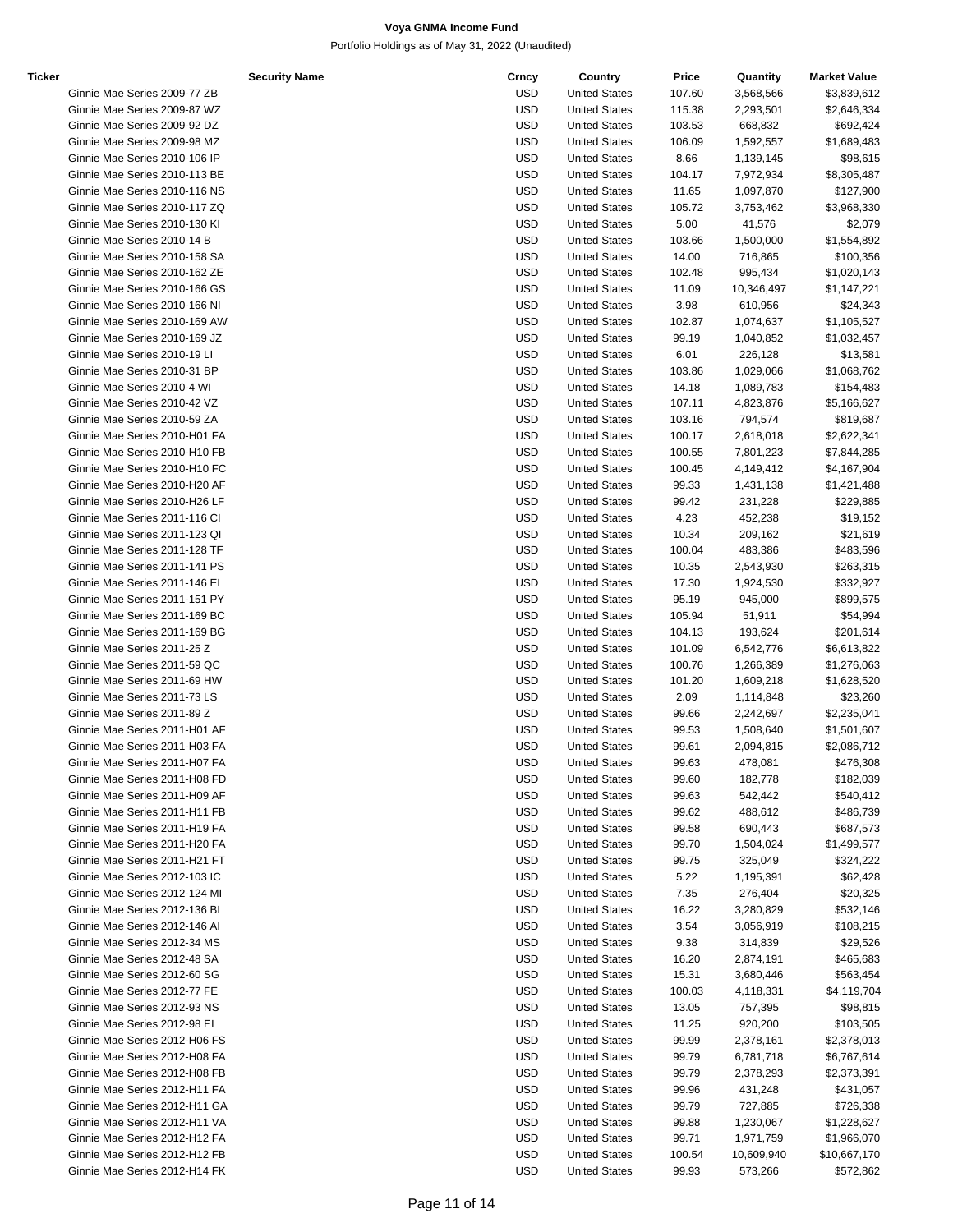| <b>Ticker</b> |                               | <b>Security Name</b> | Crncy      | Country              | Price  | Quantity   | <b>Market Value</b> |
|---------------|-------------------------------|----------------------|------------|----------------------|--------|------------|---------------------|
|               | Ginnie Mae Series 2012-H20 BA |                      | USD        | <b>United States</b> | 99.74  | 4,040,915  | \$4,030,253         |
|               | Ginnie Mae Series 2012-H20 PT |                      | <b>USD</b> | <b>United States</b> | 99.78  | 2,142,071  | \$2,137,420         |
|               | Ginnie Mae Series 2012-H26 BA |                      | <b>USD</b> | <b>United States</b> | 99.36  | 2,237,164  | \$2,222,807         |
|               | Ginnie Mae Series 2012-H29 FA |                      | <b>USD</b> | <b>United States</b> | 99.66  | 582,582    | \$580,621           |
|               | Ginnie Mae Series 2012-H30 GA |                      | <b>USD</b> | <b>United States</b> | 99.46  | 1,201,912  | \$1,195,396         |
|               | Ginnie Mae Series 2012-H31 FD |                      | <b>USD</b> | <b>United States</b> | 99.28  | 1,527,187  | \$1,516,126         |
|               | Ginnie Mae Series 2013-119 TZ |                      | <b>USD</b> | <b>United States</b> | 95.16  | 1,252,203  | \$1,191,634         |
|               | Ginnie Mae Series 2013-147 BE |                      |            |                      |        |            |                     |
|               |                               |                      | <b>USD</b> | <b>United States</b> | 101.85 | 7,000,000  | \$7,129,212         |
|               | Ginnie Mae Series 2013-167 Z  |                      | <b>USD</b> | <b>United States</b> | 94.32  | 1,461,276  | \$1,378,306         |
|               | Ginnie Mae Series 2013-186 UI |                      | <b>USD</b> | <b>United States</b> | 20.37  | 1,900,000  | \$386,982           |
|               | Ginnie Mae Series 2013-186 VI |                      | <b>USD</b> | <b>United States</b> | 13.86  | 574,328    | \$79,614            |
|               | Ginnie Mae Series 2013-20 LI  |                      | <b>USD</b> | <b>United States</b> | 12.09  | 3,598,443  | \$434,959           |
|               | Ginnie Mae Series 2013-23 IO  |                      | <b>USD</b> | <b>United States</b> | 16.59  | 1,853,120  | \$307,481           |
|               | Ginnie Mae Series 2013-41 PI  |                      | <b>USD</b> | <b>United States</b> | 1.75   | 653,358    | \$11,446            |
|               | Ginnie Mae Series 2013-88 Al  |                      | <b>USD</b> | <b>United States</b> | 11.65  | 884,142    | \$103,018           |
|               | Ginnie Mae Series 2013-99 SK  |                      | <b>USD</b> | <b>United States</b> | 10.68  | 1,362,117  | \$145,469           |
|               | Ginnie Mae Series 2013-H02 FD |                      | <b>USD</b> | <b>United States</b> | 99.39  | 1,803,618  | \$1,792,557         |
|               | Ginnie Mae Series 2013-H07 HA |                      | <b>USD</b> | <b>United States</b> | 99.44  | 284,290    | \$282,697           |
|               | Ginnie Mae Series 2013-H08 BF |                      | <b>USD</b> | <b>United States</b> | 99.37  | 2,129,442  | \$2,116,077         |
|               | Ginnie Mae Series 2013-H10 FT |                      | <b>USD</b> | <b>United States</b> | 99.40  | 2,062,045  | \$2,049,616         |
|               | Ginnie Mae Series 2013-H13 FS |                      | <b>USD</b> | <b>United States</b> | 100.71 | 1,640,123  | \$1,651,835         |
|               | Ginnie Mae Series 2013-H14 FC |                      | <b>USD</b> | <b>United States</b> | 99.60  | 2,541,976  | \$2,531,892         |
|               | Ginnie Mae Series 2013-H14 FD |                      | <b>USD</b> | <b>United States</b> | 99.55  | 769,869    | \$766,425           |
|               | Ginnie Mae Series 2013-H14 FG |                      | <b>USD</b> | <b>United States</b> | 99.56  | 738,900    | \$735,664           |
|               | Ginnie Mae Series 2013-H15 FA |                      | <b>USD</b> | <b>United States</b> | 99.72  |            |                     |
|               |                               |                      |            |                      |        | 611,946    | \$610,214           |
|               | Ginnie Mae Series 2013-H17 FA |                      | <b>USD</b> | <b>United States</b> | 99.76  | 1,575,783  | \$1,571,932         |
|               | Ginnie Mae Series 2013-H18 BA |                      | <b>USD</b> | <b>United States</b> | 99.78  | 537,057    | \$535,902           |
|               | Ginnie Mae Series 2013-H18 EA |                      | <b>USD</b> | <b>United States</b> | 99.71  | 987,732    | \$984,834           |
|               | Ginnie Mae Series 2013-H18 FA |                      | <b>USD</b> | <b>United States</b> | 99.60  | 1,725,988  | \$1,719,167         |
|               | Ginnie Mae Series 2013-H19 DF |                      | <b>USD</b> | <b>United States</b> | 99.82  | 2,220,416  | \$2,216,355         |
|               | Ginnie Mae Series 2013-H20 FB |                      | <b>USD</b> | <b>United States</b> | 100.20 | 1,224,287  | \$1,226,786         |
|               | Ginnie Mae Series 2013-H21 FB |                      | <b>USD</b> | <b>United States</b> | 99.93  | 687,860    | \$687,369           |
|               | Ginnie Mae Series 2013-H22 FB |                      | <b>USD</b> | <b>United States</b> | 99.94  | 1,174,712  | \$1,173,970         |
|               | Ginnie Mae Series 2013-H22 FT |                      | <b>USD</b> | <b>United States</b> | 99.72  | 1,909,525  | \$1,904,161         |
|               | Ginnie Mae Series 2013-H23 FA |                      | <b>USD</b> | <b>United States</b> | 100.53 | 2,041,491  | \$2,052,260         |
|               | Ginnie Mae Series 2013-H24 FB |                      | <b>USD</b> | <b>United States</b> | 99.93  | 221,012    | \$220,864           |
|               | Ginnie Mae Series 2014-115 EM |                      | <b>USD</b> | <b>United States</b> | 101.33 | 2,793,200  | \$2,830,401         |
|               | Ginnie Mae Series 2014-118 ZP |                      | <b>USD</b> | <b>United States</b> | 100.12 | 3,179,968  | \$3,183,712         |
|               | Ginnie Mae Series 2014-129 WS |                      | <b>USD</b> | <b>United States</b> | 11.39  | 1,336,210  | \$152,130           |
|               | Ginnie Mae Series 2014-161 WS |                      | <b>USD</b> | <b>United States</b> | 10.96  | 1,248,835  | \$136,931           |
|               | Ginnie Mae Series 2014-183 IM |                      | USD        | <b>United States</b> | 16.56  | 1,273,460  | \$210,862           |
|               | Ginnie Mae Series 2014-30 ES  |                      | <b>USD</b> | <b>United States</b> | 10.26  | 1,457,878  | \$149,553           |
|               | Ginnie Mae Series 2014-99 IO  |                      | USD        | <b>United States</b> | 20.82  | 2,227,831  | \$463,927           |
|               | Ginnie Mae Series 2014-H03 FS |                      | USD        | <b>United States</b> | 99.89  | 8,780,246  | \$8,770,322         |
|               | Ginnie Mae Series 2014-H04 FB |                      | USD        | <b>United States</b> | 99.86  | 1,616,284  |                     |
|               | Ginnie Mae Series 2014-H05 FB |                      | <b>USD</b> |                      |        |            | \$1,614,015         |
|               |                               |                      |            | <b>United States</b> | 99.80  | 5,131,406  | \$5,121,172         |
|               | Ginnie Mae Series 2014-H06 FA |                      | <b>USD</b> | <b>United States</b> | 99.74  | 1,216,254  | \$1,213,102         |
|               | Ginnie Mae Series 2014-H06 HB |                      | <b>USD</b> | <b>United States</b> | 99.87  | 540,790    | \$540,090           |
|               | Ginnie Mae Series 2014-H11 VA |                      | <b>USD</b> | <b>United States</b> | 99.48  | 2,663,527  | \$2,649,787         |
|               | Ginnie Mae Series 2014-H15 FA |                      | <b>USD</b> | <b>United States</b> | 99.49  | 3,272,529  | \$3,255,937         |
|               | Ginnie Mae Series 2014-H21 FA |                      | <b>USD</b> | <b>United States</b> | 99.89  | 1,579,927  | \$1,578,166         |
|               | Ginnie Mae Series 2015-10 Q   |                      | <b>USD</b> | <b>United States</b> | 95.69  | 8,581,197  | \$8,211,772         |
|               | Ginnie Mae Series 2015-141 IX |                      | <b>USD</b> | <b>United States</b> | 2.61   | 2,364,266  | \$61,753            |
|               | Ginnie Mae Series 2015-143 B  |                      | <b>USD</b> | <b>United States</b> | 98.66  | 12,125,000 | \$11,962,616        |
|               | Ginnie Mae Series 2015-149 IL |                      | <b>USD</b> | <b>United States</b> | 20.65  | 2,305,521  | \$476,179           |
|               | Ginnie Mae Series 2015-157 PI |                      | <b>USD</b> | <b>United States</b> | 9.80   | 1,426,112  | \$139,728           |
|               | Ginnie Mae Series 2015-165 ZA |                      | <b>USD</b> | <b>United States</b> | 98.20  | 2,958,220  | \$2,904,852         |
|               | Ginnie Mae Series 2015-H03 FA |                      | <b>USD</b> | <b>United States</b> | 99.63  | 2,044,032  | \$2,036,522         |
|               | Ginnie Mae Series 2015-H04 FL |                      | <b>USD</b> | <b>United States</b> | 99.47  | 92,916     | \$92,426            |
|               | Ginnie Mae Series 2015-H05 FC |                      | <b>USD</b> | <b>United States</b> | 99.46  | 2,774,645  | \$2,759,584         |
|               | Ginnie Mae Series 2015-H06 FA |                      | <b>USD</b> | <b>United States</b> | 99.51  | 1,365,541  | \$1,358,834         |
|               | Ginnie Mae Series 2015-H08 FB |                      | <b>USD</b> |                      |        |            |                     |
|               |                               |                      |            | <b>United States</b> | 99.71  | 2,467,067  | \$2,459,853         |
|               | Ginnie Mae Series 2015-H08 FC |                      | <b>USD</b> | <b>United States</b> | 99.49  | 2,045,381  | \$2,034,912         |
|               | Ginnie Mae Series 2015-H09 FA |                      | <b>USD</b> | <b>United States</b> | 99.72  | 3,252,708  | \$3,243,501         |
|               | Ginnie Mae Series 2015-H10 FA |                      | <b>USD</b> | <b>United States</b> | 99.74  | 5,446,783  | \$5,432,434         |
|               | Ginnie Mae Series 2015-H10 FH |                      | <b>USD</b> | <b>United States</b> | 99.68  | 1,692,294  | \$1,686,871         |
|               | Ginnie Mae Series 2015-H12 FA |                      | <b>USD</b> | <b>United States</b> | 99.48  | 213,194    | \$212,092           |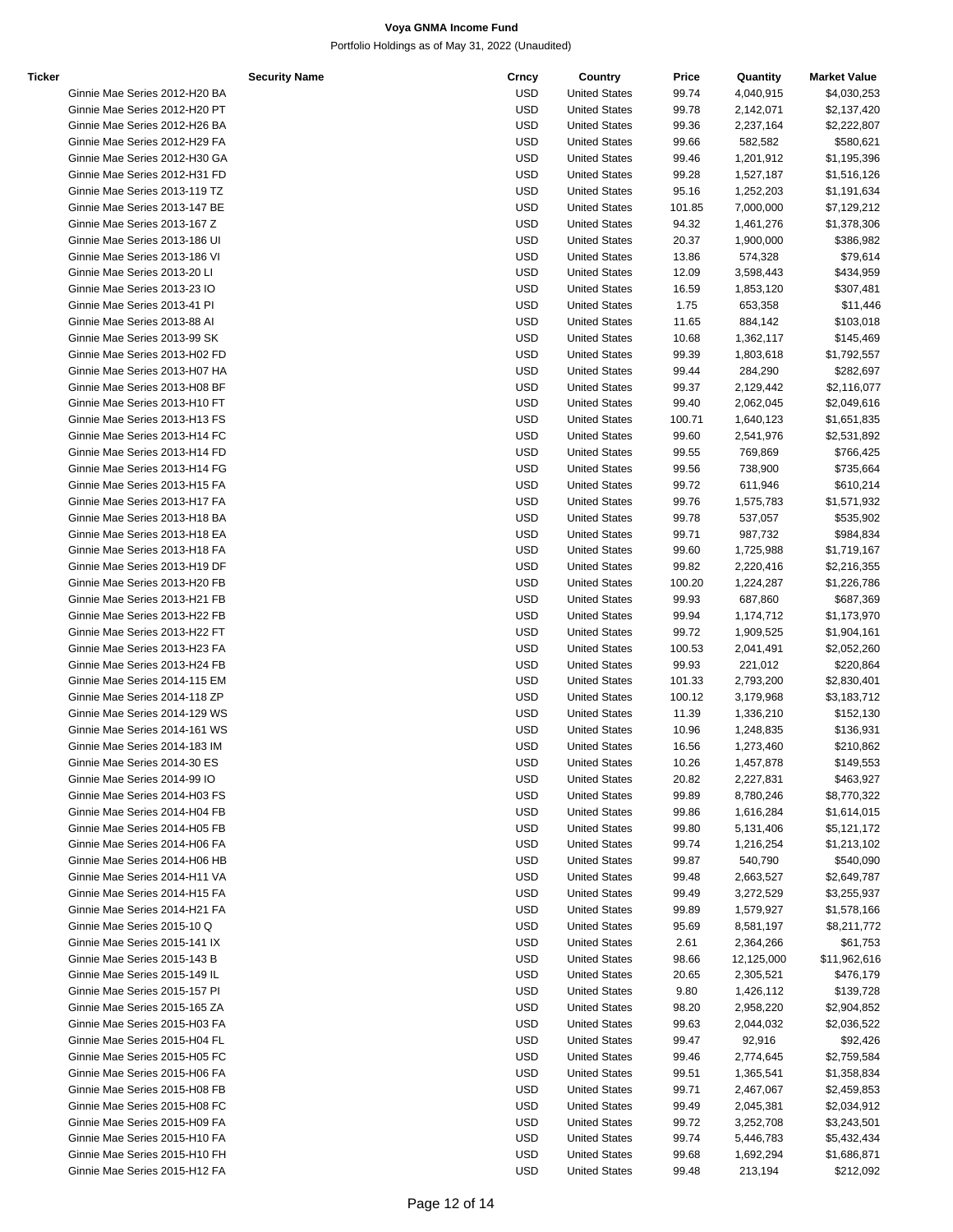Portfolio Holdings as of May 31, 2022 (Unaudited)

| Ticker |                               | <b>Security Name</b> | Crncy      | Country              | Price  | Quantity   | <b>Market Value</b>        |
|--------|-------------------------------|----------------------|------------|----------------------|--------|------------|----------------------------|
|        | Ginnie Mae Series 2015-H12 FL |                      | USD        | <b>United States</b> | 99.17  | 1,534,997  | \$1,522,238                |
|        | Ginnie Mae Series 2015-H14 FB |                      | <b>USD</b> | <b>United States</b> | 99.55  | 512,834    | \$510,540                  |
|        | Ginnie Mae Series 2015-H18 FB |                      | <b>USD</b> | <b>United States</b> | 99.77  | 1,134,616  | \$1,131,969                |
|        | Ginnie Mae Series 2015-H20 FB |                      | <b>USD</b> | <b>United States</b> | 99.77  | 1,098,611  | \$1,096,032                |
|        | Ginnie Mae Series 2015-H22 FC |                      | <b>USD</b> | <b>United States</b> | 99.76  | 1,648,233  | \$1,644,347                |
|        | Ginnie Mae Series 2015-H23 FB |                      | <b>USD</b> | <b>United States</b> | 99.56  | 2,014,869  | \$2,005,946                |
|        | Ginnie Mae Series 2015-H26 FA |                      | <b>USD</b> | <b>United States</b> | 99.55  | 1,393,960  | \$1,387,697                |
|        | Ginnie Mae Series 2015-H26 FC |                      | <b>USD</b> | <b>United States</b> | 99.80  | 2,661,124  | \$2,655,929                |
|        | Ginnie Mae Series 2015-H26 FG |                      | <b>USD</b> | <b>United States</b> | 99.55  | 485,802    | \$483,624                  |
|        | Ginnie Mae Series 2015-H27 FA |                      | <b>USD</b> | <b>United States</b> | 100.12 | 1,818,311  | \$1,820,454                |
|        | Ginnie Mae Series 2015-H29 FL |                      | <b>USD</b> | <b>United States</b> | 99.76  | 3,455,394  | \$3,447,156                |
|        | Ginnie Mae Series 2015-H30 FC |                      | <b>USD</b> | <b>United States</b> | 99.90  | 28,324,583 | \$28,296,953               |
|        | Ginnie Mae Series 2015-H30 FD |                      | <b>USD</b> | <b>United States</b> | 99.78  | 105,818    | \$105,590                  |
|        | Ginnie Mae Series 2015-H30 FE |                      | <b>USD</b> | <b>United States</b> | 99.76  | 3,034,985  | \$3,027,696                |
|        | Ginnie Mae Series 2015-H31 FT |                      | <b>USD</b> | <b>United States</b> | 99.86  | 2,037,218  | \$2,034,350                |
|        | Ginnie Mae Series 2016-145 IU |                      | <b>USD</b> | <b>United States</b> | 15.03  | 5,858,639  | \$880,634                  |
|        | Ginnie Mae Series 2016-20 BS  |                      | <b>USD</b> | <b>United States</b> | 14.04  | 5,386,966  | \$756,234                  |
|        | Ginnie Mae Series 2016-5 AB   |                      | <b>USD</b> | <b>United States</b> | 104.24 | 3,504,476  | \$3,652,963                |
|        | Ginnie Mae Series 2016-69 B   |                      | <b>USD</b> | <b>United States</b> | 97.06  | 5,194,557  | \$5,041,908                |
|        | Ginnie Mae Series 2016-H01 FL |                      | <b>USD</b> | <b>United States</b> | 99.87  | 527,658    | \$526,967                  |
|        | Ginnie Mae Series 2016-H02 FH |                      | <b>USD</b> | <b>United States</b> | 100.61 | 960,323    | \$966,206                  |
|        | Ginnie Mae Series 2016-H03 FB |                      | <b>USD</b> | <b>United States</b> | 99.89  | 200,645    | \$200,423                  |
|        |                               |                      | <b>USD</b> |                      |        |            |                            |
|        | Ginnie Mae Series 2016-H04 FK |                      |            | <b>United States</b> | 100.67 | 2,392,693  | \$2,408,711                |
|        | Ginnie Mae Series 2016-H07 FK |                      | <b>USD</b> | <b>United States</b> | 100.57 | 323,031    | \$324,861                  |
|        | Ginnie Mae Series 2016-H08 FT |                      | <b>USD</b> | <b>United States</b> | 99.93  | 5,384,694  | \$5,381,115                |
|        | Ginnie Mae Series 2016-H09 FB |                      | <b>USD</b> | <b>United States</b> | 100.46 | 1,044,255  | \$1,049,049                |
|        | Ginnie Mae Series 2016-H11 F  |                      | <b>USD</b> | <b>United States</b> | 100.24 | 2,266,386  | \$2,271,855                |
|        | Ginnie Mae Series 2016-H11 FE |                      | <b>USD</b> | <b>United States</b> | 100.31 | 971,820    | \$974,790                  |
|        | Ginnie Mae Series 2016-H13 FD |                      | <b>USD</b> | <b>United States</b> | 99.36  | 2,419,712  | \$2,404,264                |
|        | Ginnie Mae Series 2016-H13 FT |                      | <b>USD</b> | <b>United States</b> | 99.78  | 473,541    | \$472,514                  |
|        | Ginnie Mae Series 2016-H20 FG |                      | <b>USD</b> | <b>United States</b> | 99.92  | 309,690    | \$309,455                  |
|        | Ginnie Mae Series 2016-H21 FH |                      | <b>USD</b> | <b>United States</b> | 100.42 | 1,964,885  | \$1,973,160                |
|        | Ginnie Mae Series 2016-H23 F  |                      | <b>USD</b> | <b>United States</b> | 100.14 | 4,806,315  | \$4,813,048                |
|        | Ginnie Mae Series 2017-107 QZ |                      | <b>USD</b> | <b>United States</b> | 94.75  | 3,695,474  | \$3,501,473                |
|        | Ginnie Mae Series 2017-122 CZ |                      | <b>USD</b> | <b>United States</b> | 90.46  | 1,631,421  | \$1,475,774                |
|        | Ginnie Mae Series 2017-123 IO |                      | <b>USD</b> | <b>United States</b> | 22.89  | 2,426,992  | \$555,464                  |
|        | Ginnie Mae Series 2017-162 PL |                      | <b>USD</b> | <b>United States</b> | 92.19  | 2,890,000  | \$2,664,227                |
|        | Ginnie Mae Series 2017-56 HM  |                      | <b>USD</b> | <b>United States</b> | 98.33  | 1,556,540  | \$1,530,592                |
|        | Ginnie Mae Series 2017-56 JZ  |                      | <b>USD</b> | <b>United States</b> | 94.89  | 4,920,766  | \$4,669,140                |
|        | Ginnie Mae Series 2017-H05 FC |                      | <b>USD</b> | <b>United States</b> | 100.15 | 24,658,608 | \$24,696,212               |
|        | Ginnie Mae Series 2017-H07 FG |                      | <b>USD</b> | <b>United States</b> | 99.54  | 1,139,702  | \$1,134,460                |
|        | Ginnie Mae Series 2017-H14 FD |                      | <b>USD</b> | <b>United States</b> | 99.47  | 150,496    | \$149,702                  |
|        | Ginnie Mae Series 2017-H14 FV |                      | USD        | <b>United States</b> | 99.50  | 1,394,305  | \$1,387,349                |
|        | Ginnie Mae Series 2017-H17 FG |                      | <b>USD</b> | <b>United States</b> | 99.59  | 2,030,814  | \$2,022,520                |
|        | Ginnie Mae Series 2017-H19 FA |                      | USD        | <b>United States</b> | 99.63  | 1,323,603  | \$1,318,641                |
|        | Ginnie Mae Series 2017-H23 FC |                      | <b>USD</b> | <b>United States</b> | 100.00 | 0          | \$0                        |
|        | Ginnie Mae Series 2018-112 AL |                      | USD        | <b>United States</b> | 99.86  | 1,393,559  | \$1,391,640                |
|        | Ginnie Mae Series 2018-163 DZ |                      | USD        | <b>United States</b> | 101.03 | 329,976    | \$333,390                  |
|        | Ginnie Mae Series 2018-H04 FM |                      | USD        | <b>United States</b> | 99.16  | 2,482,363  | \$2,461,564                |
|        | Ginnie Mae Series 2018-H07 FE |                      | <b>USD</b> | <b>United States</b> | 99.43  | 570,297    | \$567,030                  |
|        | Ginnie Mae Series 2018-H14 FG |                      | USD        | <b>United States</b> | 99.27  | 5,884,149  | \$5,841,029                |
|        | Ginnie Mae Series 2018-H18 FC |                      | <b>USD</b> | <b>United States</b> | 99.45  | 6,365,511  | \$6,330,207                |
|        | Ginnie Mae Series 2019-1 LZ   |                      | USD        | <b>United States</b> | 99.24  | 2,808,885  | \$2,787,604                |
|        | Ginnie Mae Series 2019-1 Z    |                      | <b>USD</b> | <b>United States</b> | 98.89  | 2,176,144  | \$2,152,001                |
|        | Ginnie Mae Series 2019-100 FD |                      | USD        | <b>United States</b> | 99.69  | 3,663,745  | \$3,652,515                |
|        | Ginnie Mae Series 2019-29 Al  |                      | USD        | <b>United States</b> | 18.54  | 986,780    | \$182,984                  |
|        | Ginnie Mae Series 2019-56 YI  |                      | USD        | <b>United States</b> | 28.87  | 12,000,000 | \$3,464,414                |
|        | Ginnie Mae Series 2019-H01 FJ |                      | <b>USD</b> | <b>United States</b> | 99.56  | 913,854    | \$909,818                  |
|        | Ginnie Mae Series 2019-H01 FL |                      | USD        | <b>United States</b> | 99.46  | 1,370,917  |                            |
|        | Ginnie Mae Series 2019-H05 FL |                      | <b>USD</b> | <b>United States</b> | 99.54  | 3,518,871  | \$1,363,536<br>\$3,502,697 |
|        | Ginnie Mae Series 2019-H10 FM |                      | USD        | <b>United States</b> |        | 226,825    | \$225,299                  |
|        |                               |                      |            |                      | 99.33  |            |                            |
|        | Ginnie Mae Series 2019-H19 FB |                      | <b>USD</b> | <b>United States</b> | 99.51  | 2,651,584  | \$2,638,595                |
|        | Ginnie Mae Series 2020-47 LI  |                      | USD        | <b>United States</b> | 16.48  | 23,582,300 | \$3,885,915                |
|        | Ginnie Mae Series 2020-H01 FT |                      | <b>USD</b> | <b>United States</b> | 99.58  | 1,348,038  | \$1,342,312                |
|        | Ginnie Mae Series 2020-H10 FD |                      | USD        | <b>United States</b> | 99.53  | 7,005,990  | \$6,972,879                |
|        | Ginnie Mae Series 2021-58 SB  |                      | <b>USD</b> | <b>United States</b> | 12.12  | 10,124,462 | \$1,227,384                |

Ginnie Mae Series 2021-77 SK USD United States 4.00 17,148,326 \$686,552